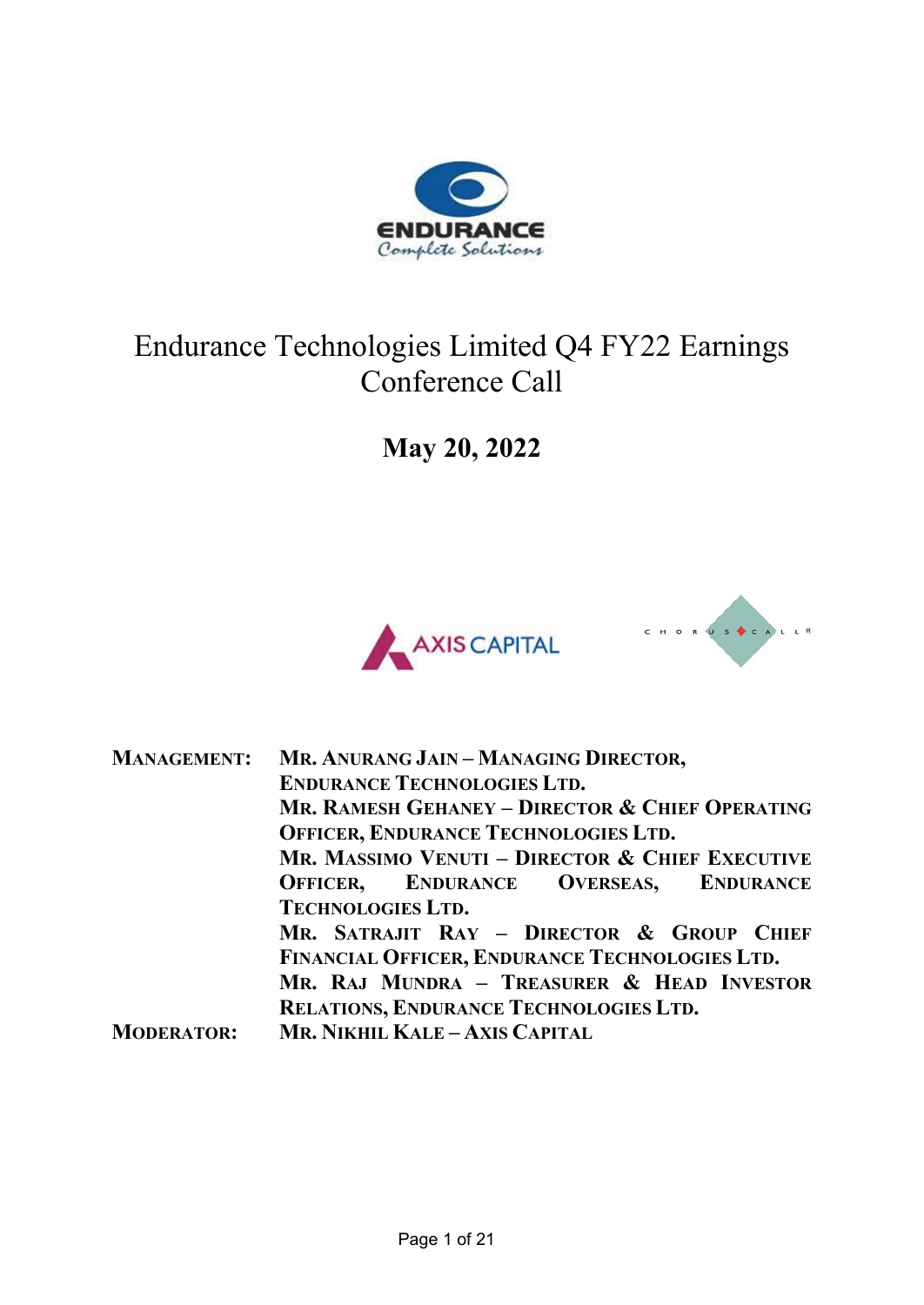- **Moderator:** Ladies and gentlemen, good day and welcome to the Q4 FY22 Earnings Conference Call of Endurance Technologies Limited hosted by Axis Capital Limited. As a reminder, all participants' lines will be in the listen-only mode and there will be an opportunity for you to ask questions after the presentation concludes. Should you need assistance during the conference call, please signal an operator by pressing '\*' then '0' on your touchtone phone. Please note that this conference is being recorded. I now hand the conference over to Mr. Nikhil Kale from Axis Capital. Thank you and over to you, Sir.
- **Nikhil Kale:** Thank you, Margreth. Good morning, everyone. Welcome to the Q4 FY22 Results Conference Call of Endurance Technologies. From the management team today we have with us, Mr. Anurang Jain – Managing Director, Mr. Ramesh Gehaney – Director and COO, Mr. Massimo Venuti – Director and CEO, Endurance Overseas, Mr. Satrajit Ray – Director & Group CFO, and Mr*.* Raj Mundra – Treasurer & Head Investor Relations.I will now hand over the call to Mr. Jain for his opening remarks, post which we can start the Q&A. Over to you, Mr. Jain.
- **Anurang Jain:** Thank you very much and good morning to everyone. I would like to share details of how we have done in the Q4 of FY22 and in the full year,

In India, in the Q4 of FY22 as per SIAM data, the two-wheeler industry sales de-grew by 18.4% compared to the previous financial year. Scooters de-grew by 22.4% and motorcycles de-grew by 16.5%. The automotive industry in India had a de-growth of 13.6%. In Europe, in Q4 there was a de-growth of 10.8% in the European Union (including UK) automotive sales.

On the financials, I will briefly talk to you about the Q4 FY22, and then on the financial year FY22 numbers. In Q4 FY22, our consolidated total net income were Rs. 20,914.76 million as compared to Rs. 21,397.7 million in Q4 FY21. Consolidated EBITDA was Rs. 2,698.12 million as compared to Rs. 3,390.47 million in Q4 of FY21. Consolidated EBITDA margins was at the 12.9%. The net profit was Rs. 1,361.8 million at 6.5%. There was a Maharashtra state megaproject incentive in Q4 of Rs. 43.47 million.

In Q4, our standalone total income was Rs. 15,640.65 million as compared to Rs. 16,015.26 million in Q4 of FY21. Standalone EBITDA was Rs. 2,064.65 million as compared to Rs. 2,394.16 million in Q4 FY21. The EBITDA margin was at 13.2%. Standalone net profit was Rs. 1,147.34 million at 7.3%. There was the Maharashtra state mega-project incentive in Q4 of Rs. 43.47 million.

For the financial year FY22 our consolidated total net income was Rs. 75,901.78 million as compared to Rs. 65,777.31 million in FY 21. Consolidated EBITDA was at Rs. 10,056.76 million as compared to Rs. 10,709.24 million in FY 21. Consolidated EBITDA margin was at 13.2%. The net profit was Rs. 4,607.09 million at 6.1%. This includes the Maharashtra state mega-project incentive of Rs. 633.9 million.

In FY22 our standalone total income was Rs. 57,214.81 million as compared to Rs. 47,865.83 million in FY21. Standalone EBITDA was Rs. 7,530.52 million as compared to Rs. 7,451.35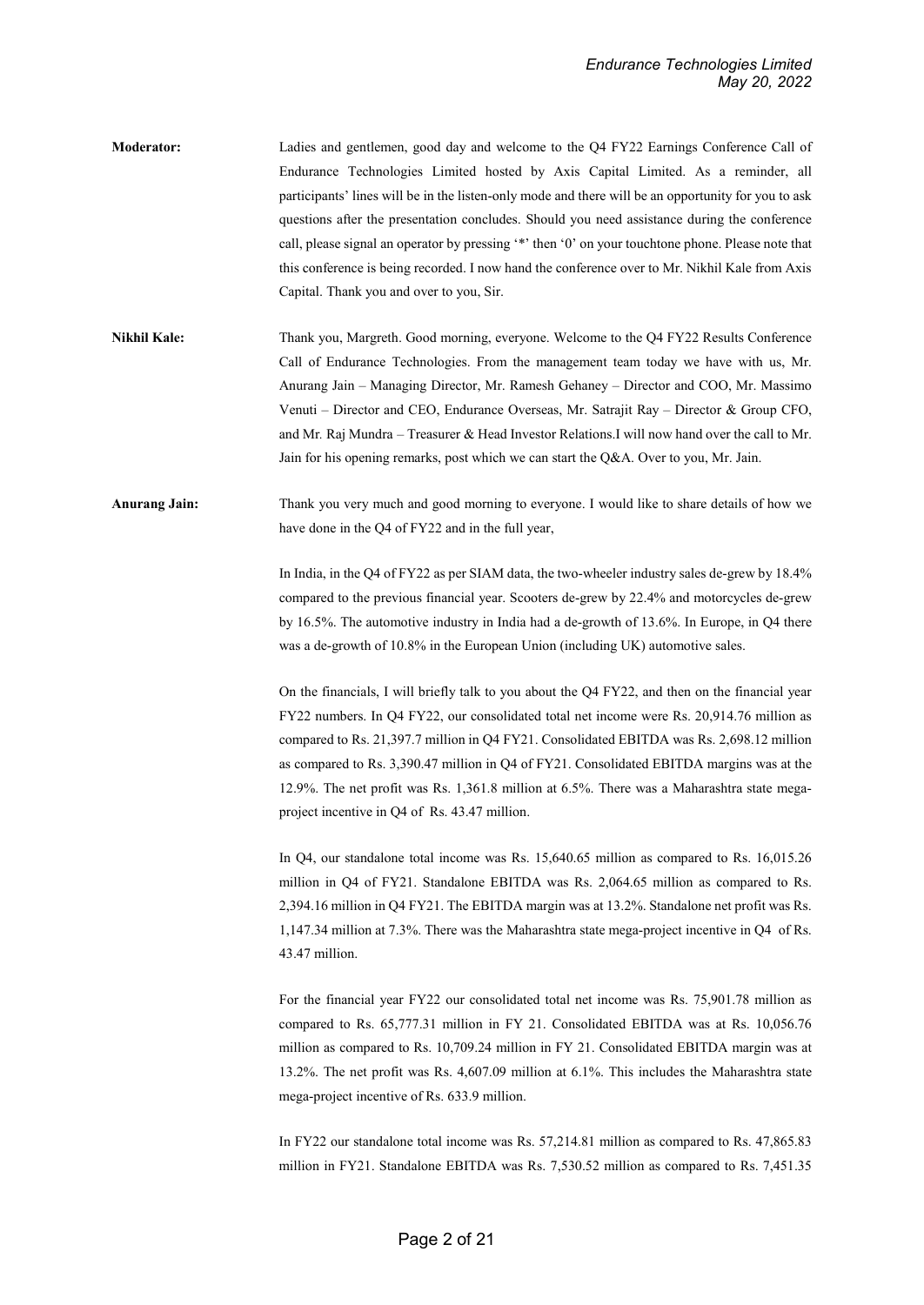million in FY21 with an EBITDA margin of 13.2%. Standalone net profit was Rs. 3,817.43 million at 6.7%. This includes the Maharashtra state mega-project incentive of Rs. 633.9 million.

There was no net debt and there was a consolidated positive cash available of Rs. 4,586 million. The detailed financials are available with the stock exchanges and on the Endurance website.

I would now like to share certain key points for the FY22.

- 1. In FY22, 75% of our consolidated total income including other income came from Indian operations and the balance 25% came from our European operations.
- 2. In India in FY22, Rs. 7,450 million of new business was won from OEMs other than Bajaj, which included HMSI, TVS, Hero MotoCorp and Royal Enfield. This included Rs. 1,595 million of new orders for EVs, including Rs. 530 million order from Ather for brake systems and Rs. 700 million worth of order from Polarity Smart Bikes for suspension and brakes. New order wins also included the non-automotive casting business of Rs. 1,200 million for applications like gensets and 5G telecom. Both these businesses will start in this financial year. I would also like to mention that we have Rs. 20,380 million worth of requests for quotes from OEMs which are in process.
- 3. We are extremely happy to inform you that we have executed the Share Subscription and Purchase Agreement for acquiring 100% of equity share capital of Maxwell Energy Systems Private Limited in a phased manner. Maxwell is in the business of embedded electronics, particularly in the Battery Management Systems (or the BMS) for automobile EVs and battery packs. With the rapid transition into EVs, the battery management systems business is expected to have a good growth. We plan to leverage Maxwell's deep technical expertise developed over the years and its BMS deployment experience both in India and Europe.

We aim to offer our products to multiple new clients, including Indian and overseas automotive OEMs and manufacturers of battery packs. At present Maxwell supplies to over 70 automotive OEMs and battery pack makers spread across 15 countries including India, France, Spain, and USA. Since its inception, Maxwell has deployed over 65,000 smart BMSs in EVs and stationary storage system and has active orders in the pipeline of over Rs. 1,500 million from OEMs in India and Europe. This also includes orders from one of the largest two-wheeler OEMs in India.

The upfront fixed payout for 51% equity stake is Rs. 1,350 million. The balance payout of maximum Rs. 1,730 million will be based on achievement of targeted financials between FY23 and FY27. The 51% stake will be purchased in Q1 of this financial year and the balance 49% stake will be purchased in five tranches spread over the next five years.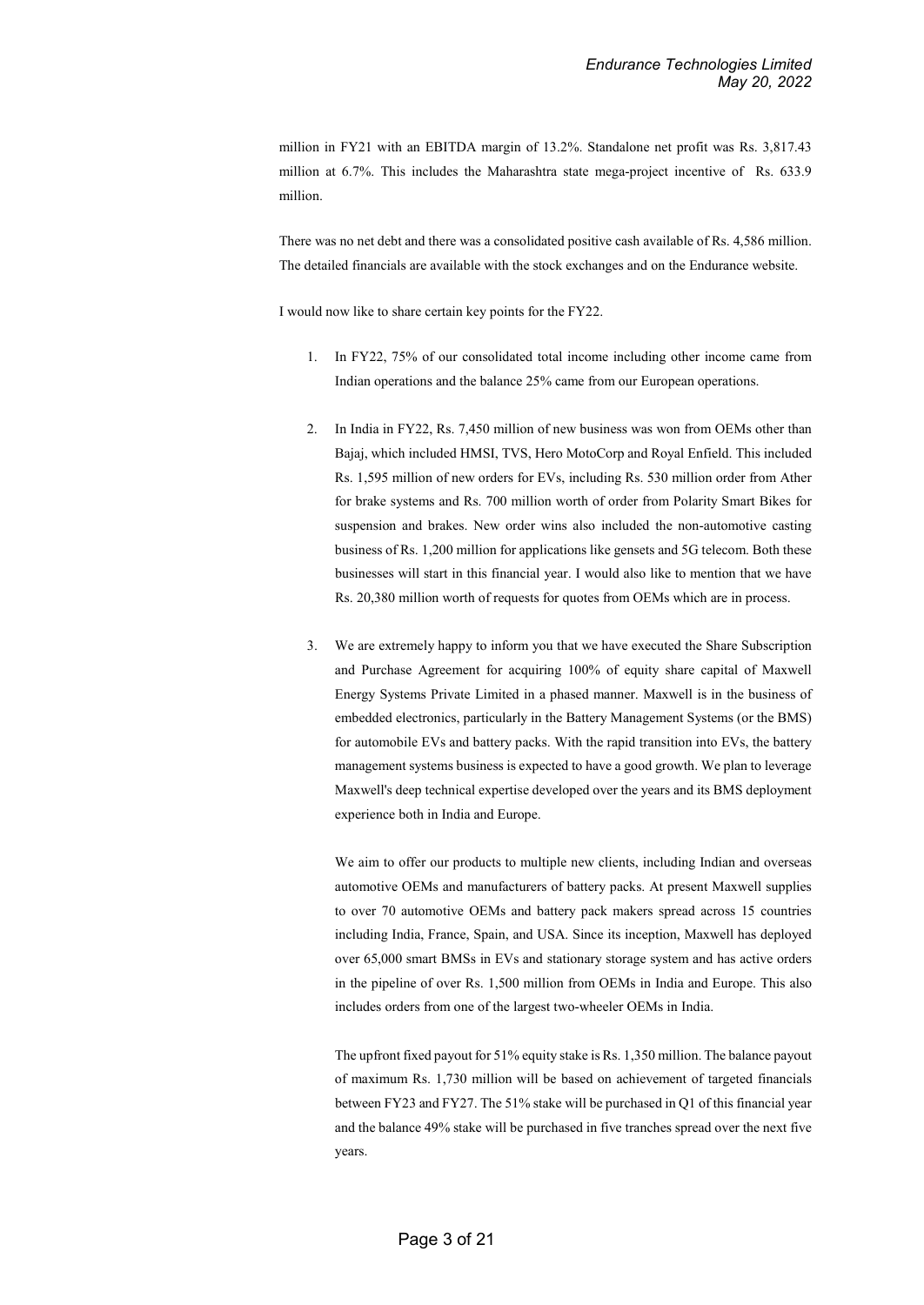4. As informed in the February quarterly investor call, we have added a new product which is the drive shaft. The drive shaft is a high technology proprietary product and an EV-agnostic product in an automotive application. A drive shaft transforms torque generated from an engine through its transmission to the wheels. The application is for three-wheelers and four-wheelers including some LCVs. The Indian drive shaft market is approximately Rs. 20,000 million per annum for three and four-wheeler applications. The competition in India is mainly from GKN Driveline, and Nexteer Automotive. We are starting business with Bajaj Auto from July 2022 as a new stateof-the-art plant is already set up at Waluj, Aurangabad.

We have also started development of drive shafts from Mahindra for the Alfa electric vehicle three-wheelers and samples have been supplied for testing at Mahindra. We also recently got the LOI from TVS for drive shafts for their Duramax three-wheelers. Our USP at Endurance is our short development lead times, competitive price, worldclass manufacturing, and a strong supply chain.

- 5. At Endurance Overseas, as informed earlier, we have acquired 100% stake in a small company, Veicoli Srl, Italy. Veicoli enables fleet operators to increase route efficiencies, enhance safety, optimize maintenance activity, and lower fuel costs. With this acquisition, we seek to expand our innovative solution offerings in the mobility sector in Europe.
- 6. I would also like to mention that Endurance is focusing on a more value add and profitable product mix in its future business which includes :
	- a. braking, suspension, and casting supplies to two and three-wheeler electric vehicle OEMs and startups.
	- b. 200 CC+ motorcycle brakes and clutch assemblies with help of acquisition of Adler and Grimeca in Italy in the year 2020. The 200 CC+ motorcycle brake business has already started last year. And the 200 CC+ motorcycle clutch business will start in Q4 of FY23.
	- c. Paper based clutch assemblies replacing the cork-based clutch assemblies for motorcycles, continuous variable transmissions, or the automatic clutch for scooters. We are in advanced stage with Hero MotoCorp where the testing, has already been cleared and we expect to start supplies from Q4 of FY23.
	- d. ABS business for 150 CC+ motorcycles with our collaboration partner Beijing West Industries. We have started supplies of ABS to Bajaj Auto and Royal Enfield. In September, 2021 we have also started supply of two-wheeler ABS assembly for Bajaj Auto. Also, ABS assembly supplies have started to Royal Enfield from February 2022 onwards. Our plan is to reach a run rate of 400,000 ABS assemblies per annum by September 2022.As you may be aware, competition is mainly from Bosch which controls the major market share in the Indian ABS motorcycle market which requires approximately 3 to 3.5 billion ABS assemblies per annum. There is a large business opportunity for Endurance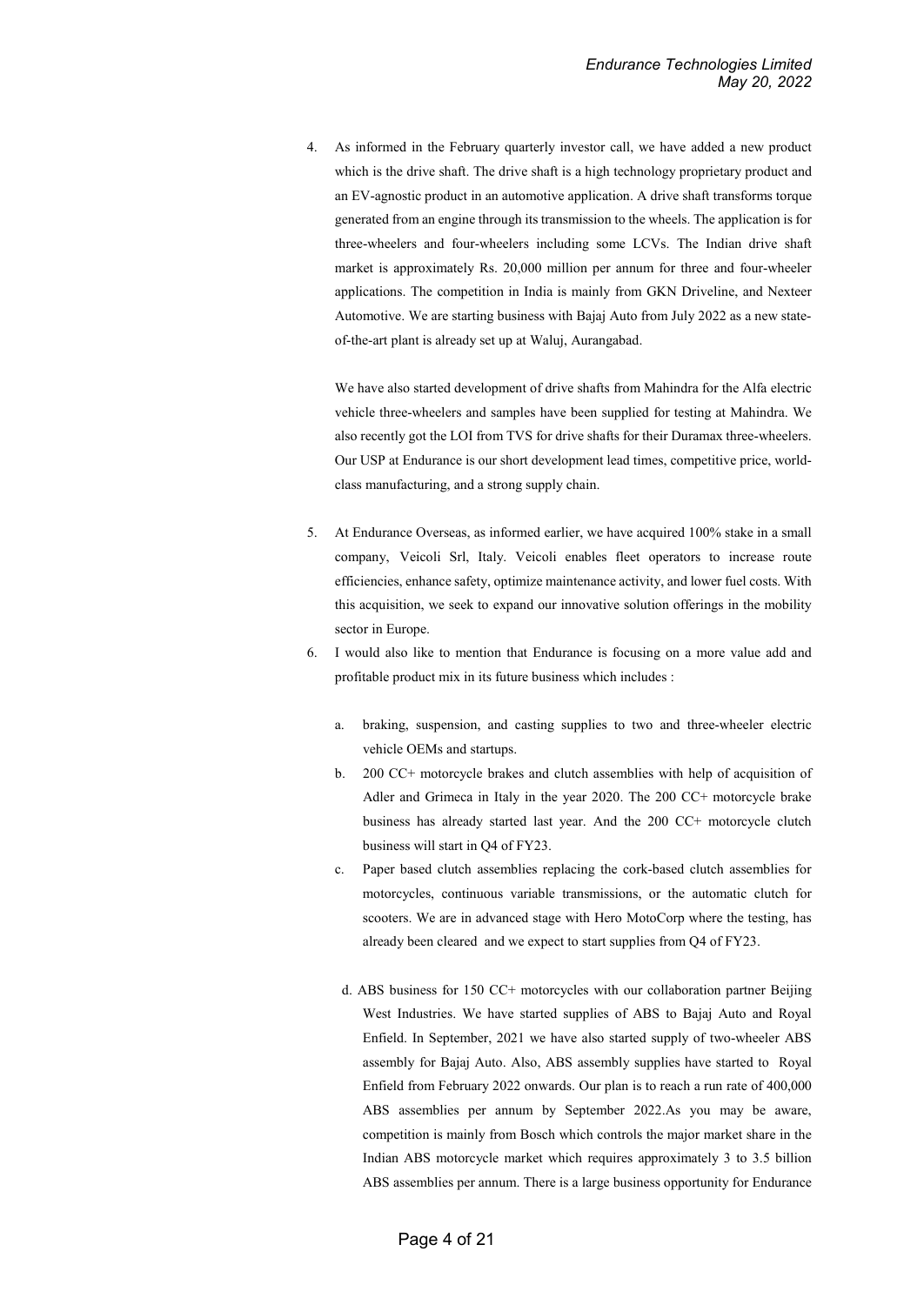as there are very few suppliers and all are foreign companies due to the high technology requirements.

- e. 200 CC+ motorcycle inverted front forks and adjustable rear mono shock absorbers. This is with the help of our collaboration partners, KTM AG. We are working with KTM to increase supply of on-road vehicles and also start with offroad motorcycles. We have made a three-year plan for it, as the volumes will substantially increase over the next three years.
- f. Fully finished machine castings as compared to raw castings and semi-finished castings for two wheelers, three wheelers and four wheelers.
- 7. As far as the brake assemblies are concerned, this business is growing with addition of Bajaj, TVS, Royal Enfield, Yamaha, Hero MotoCorp and HMSI new business. We are increasing supplies of brake assemblies from 285,000 brake assemblies a month to 570,000 brake assemblies a month. And discs from 375,000 numbers a month to 675,000 numbers a month. Our second plant at Waluj, Aurangabad has already started operations. By October 2022, we should be supplying 470,000-disc brake assemblies a month from both our brake plants.
- 8. We are also focused on supply of our products for EV two and three-wheelers. We have already started supplies of brake assemblies, suspension, and aluminum castings, for electric scooters and three-wheelers. Our focus is to supply our EV products to two and three wheeler OEMs both existing and new, including Ola Electric, Ampere, Okinawa, Polarity, Ather, and Hero Electric. We are also focusing on E-bicycles business, especially for our suspension and brakes, both for India as well as overseas.
- 9. Due to increased orders from Bajaj Auto and Yamaha India, and a new Rs. 1,446 million alloy wheel order from TVS, we have added new capacity at Chakan, Pune to help increase supplies from 240,000 alloy wheels a month to 320,000 alloy wheels a month. This plant will start operations in this month. The supply for TVS will start in June 2022. We have also recently won the front alloy wheel rim order from Hero Electric and supplies will start in current financial year. The volumes are expected to increase to Rs. 1.2 million wheels per annum by FY27 with an approximate sales value of Rs. 1,350 million per annum.
- 10. As far as Europe is concerned in FY22 we have won  $\epsilon$ 71.4 million of business from Porsche, Daimler, Case New Holland, BMW and Stellantis. This includes a €40 million new order for transmission housings, for mild hybrid applications for Stellantis. This business will start in the second half of 2023.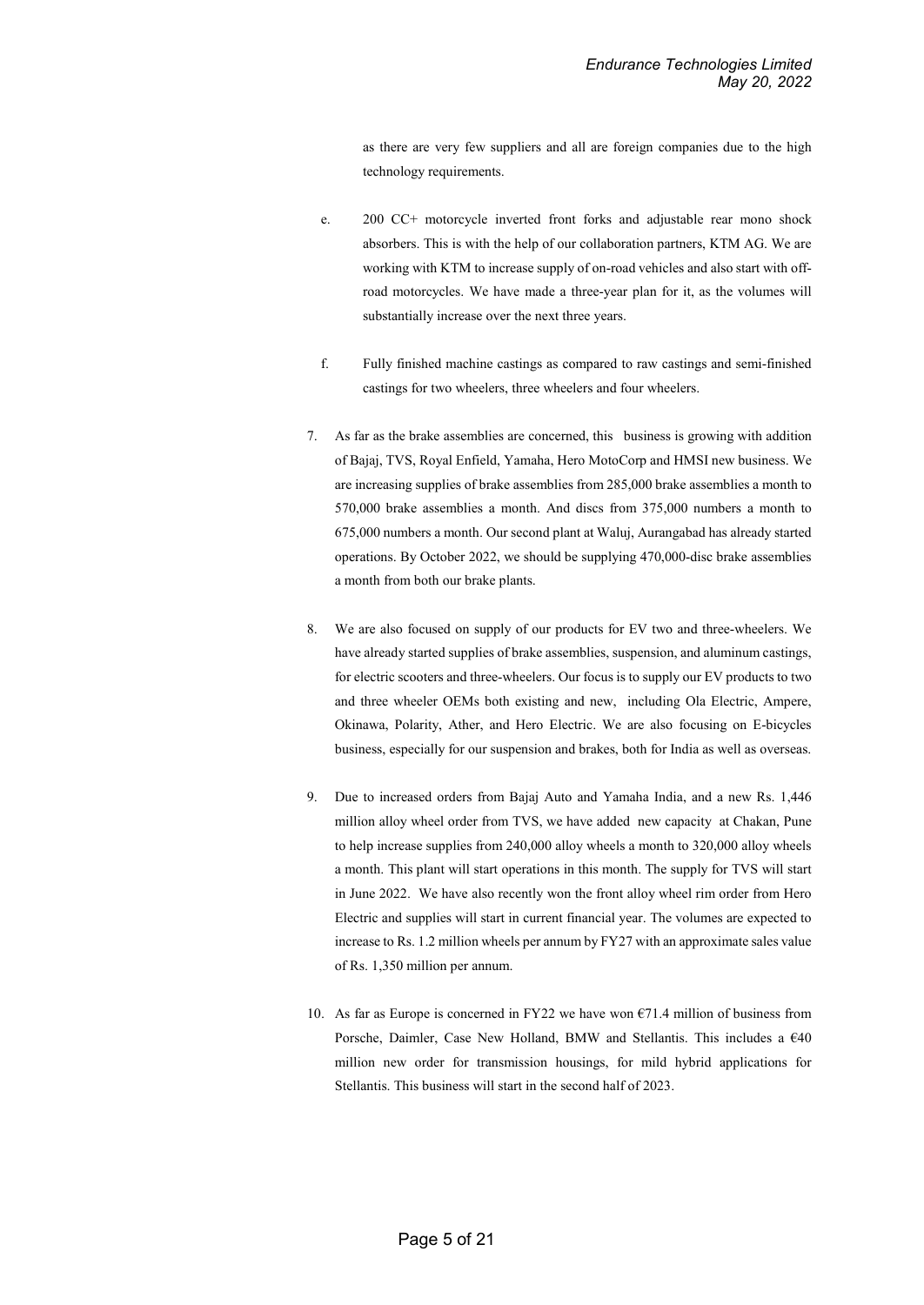- 11. I would also like to point out, Endurance both in India and Europe is actively pursuing its focus on gaining access to new technology and focusing on new product, organic and inorganic growth
- 12. I would also like to mention that Endurance has also entered two backward integration product areas which are import substitutes also. First is the aluminum forging axle clamps required for our inverted front forks. Endurance has entered into a technical collaboration with FGM, Italy and supplies have started at our Aurangabad plant from April 2022. The second product is the wire steel braided hoses for ABS applications for mid and high-end bikes. This supply has already started from June, 2021 from our Aurangabad plant. Both these products will help us in our future profitable growth
- 13. In FY22 the aftermarket sales grew from Rs. 3,116.21 million in the previous year to Rs. 4,212.33 million in FY22. The aftermarket business was at 7.36% of our net India standalone sales in FY22. This is the only B2C business we have in the group. We are exporting aftermarket parts to 30 countries, and we are adding 4 more countries in this year.
- 14. The export sales for India standalone business increased by 22.15% from Rs. 1,834.84 million in FY21 to Rs. 2,241.19 million in the financial year FY22. This mainly included increase of sales of machined aluminum castings to Getrag, as well as our aftermarket exports.

On the environment front, I would especially like to mention that Endurance is striving to being carbon neutral in its plants by effective use of solar power and wind power, creating carbon sinks by driving tree plantations and thereby creating dense forests and driving use of natural gas and LPG in place of electric power and furnace oil. We are also focusing on lowering hazardous waste generation and to achieve zero waste to landfills.

At Endurance, it will be our continuous endeavor to grow through organic and inorganic growth with a focus on technology up gradation, quality improvement, cost, and environment health and safety. We will do our best to fulfill all our stakeholder expectations by following our five values of Customer Centricity, Integrity, Transparency, Teamwork, and Innovation.

We are extremely happy to announce that we have both the Maxwell founders, Mr. Akhil Aryan, and Mr. Alex Collet to take your questions on Maxwell. Thank you.

**Moderator:** Thank you very much. We will now begin the question-and-answer session. The first question is from the line of Nitin Arora from Axis Mutual Fund. Please go ahead.

**Nitin Arora:** In this new acquisition, we would like to know what was the push for the existing promoters to sell this business, when the business is doing so good as per your opening commentary? And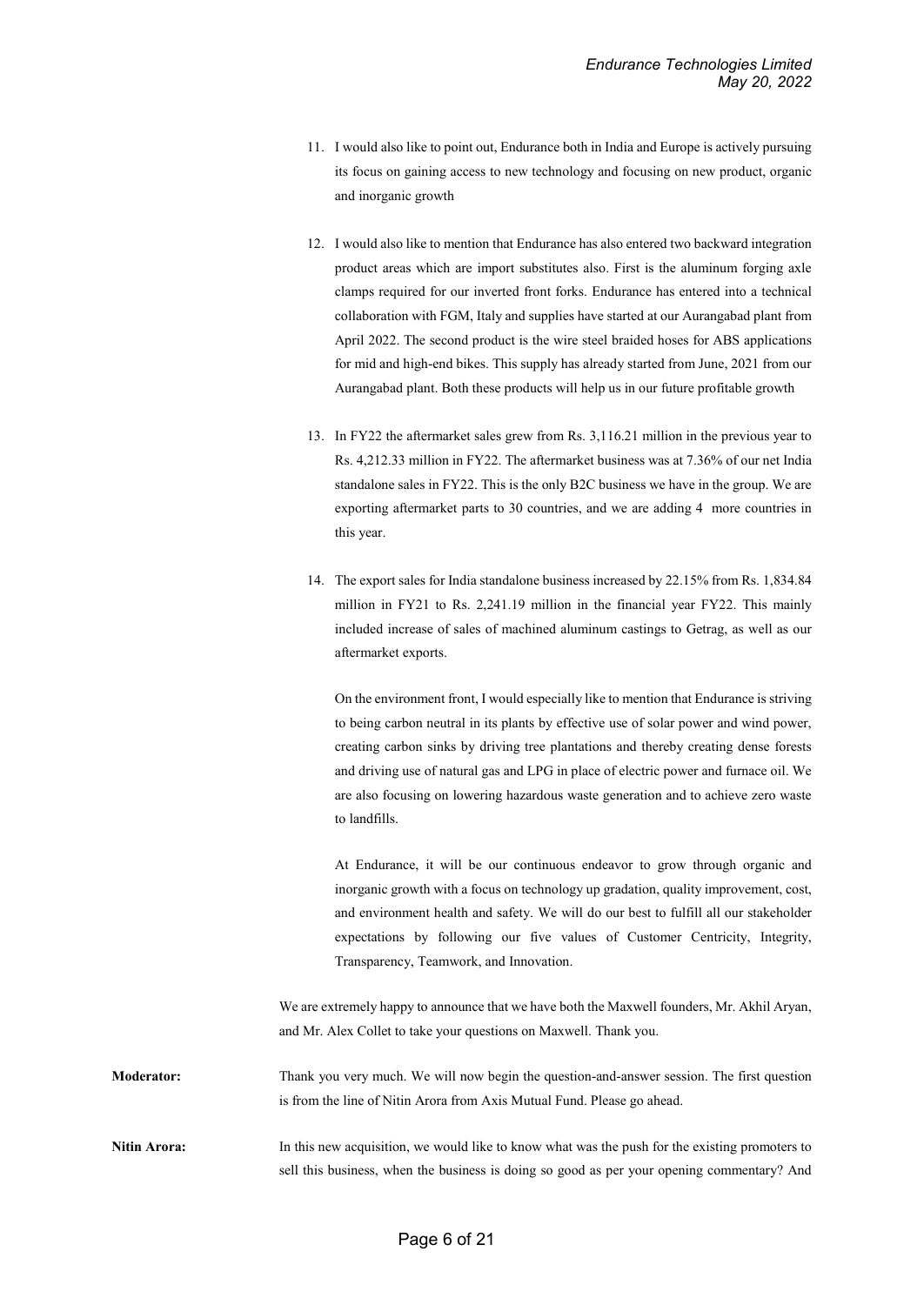also, how do you bring value to the table in this kind of a business, because it is a very new business and you are more of a suspension and die casting Company?

**Anurang Jain:** Firstly, the battery management system is the brain of a battery pack. The battery management system is among the highest value EV products. I believe it's about 5% to 7% of an EV vehicle. That's the wallet share, which it enjoys. There is government push on EVs with focus on environmental aspects and, sustainability. We did not want to miss such an opportunity with the company having experience over the last 5 years and having deployed their product in over 65,000 vehicles. For more technical details, Akhil & Alex will brief you later. Along with strong client base, which Endurance enjoys over the last 34 years, we have strengths in manufacturing and supply chain. 95% of our products are EV agnostic, and this is the first EV specific product for Endurance. Also this is a product with high value addition. This was the rationale of getting into this space, and of course we all believe in EV growth story. We believe EV scooters, buses, three-wheelers are already gaining traction which will increase in future and we had to be part of this journey.

- **Nitin Arora:** BMS contribution will be 5% to 10% of vehicle value. Motor or motor controller may contribute 15 % to 20%. Why not there as well? The question is that we have zero R&D in these products. Generally companies which acquire any new tech product have done some R&D and they want to scale up that R&D to an eventually good product. What Endurance will bring to the table – other than the money, considering that in the area of thermal management, you have not done any R&D?
- **Anurang Jain:** Firstly, like we mentioned that Maxwell has a very strong technology base, which we will request Mr. Akhil Aryan and Alex Collet to explain. They have experience over the last 5 years of deploying on more than 65,000 vehicles, both in Indian and European roads. There are many companies where the BMS is available, but Maxwell has a rich experience in deployment of BMS .They have strong orders worth Rs. 1500 million, and plan to achieve a revenue of Rs. 400 million in this financial year. We see a great opportunity as this acquisition includes the complete technology, the strength of its people and whatever they have worked for in the last six years to build a very strong technology company So, we request Mr. Akhil Aryan as well as Alex Collet to answer the first part of your question.,
- **Akhil Aryan:** Hello everyone. My name is Akhil. I think to answer the question around R&D and technology, the first thing I would like to highlight is that Maxwell is not a BMS company. It's an advanced electronics company and the BMS is our flagship product. With regard to motor controllers, telematics and other electronics, we have built the company from the standpoint of developing core capabilities around advanced electronics and BMS is a manifestation of that in its first format.

Coming to the point of what Endurance brings to the table and why we are very excited and interested in this partnership. I think that we must acknowledge that when it comes to electric vehicle, the market is at an inflection point. Not only are there new age OEM's that have launched their vehicles, but now the age-old tried and tested OEM's that have deployed millions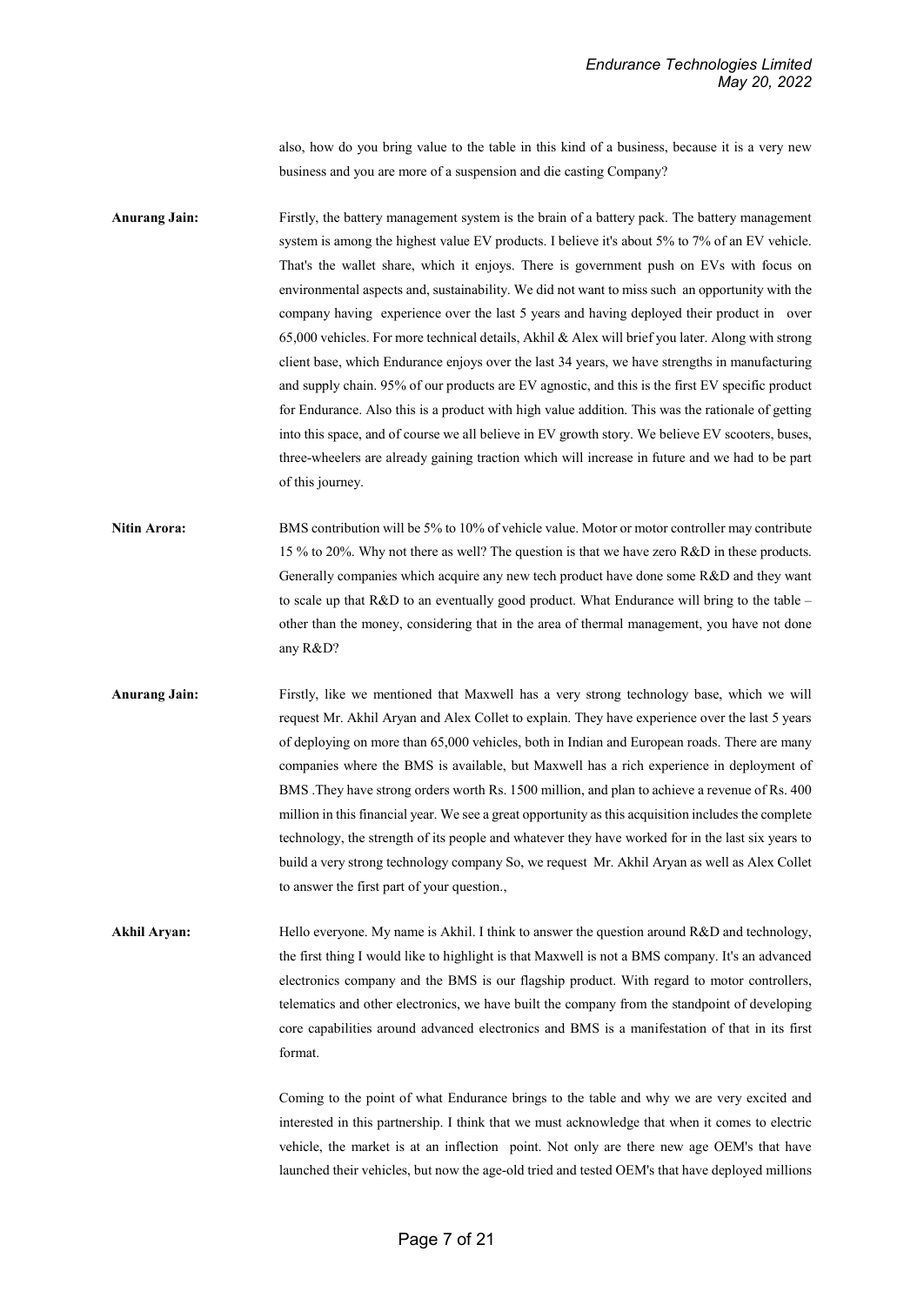of vehicles in India and abroad are taking electric vehicles very seriously. Hero, Bajaj, TVS, Honda, you name it, they are all entering the EV market either this year or the next one. There is an exponential growth in demand from end -customers for electric vehicles. But the reality today when it comes to companies like Maxwell is that there are supply chain challenges with regard to semiconductor access. Even though we have a strong product, R&D, technology and team, when road meets the rubber, we have to be able to scale up our manufacturing and supply chain to be able to deliver to large OEM's that are relying on us to supply these products on the assembly line. From our standpoint, both the ability to take technology to market and get into conversations with global OEM's, Endurance has the ability to showcase and deliver our technology for mass production. Maxwell will benefit from Endurance's skills around operational excellence, supply chain. We believe, Maxwell will benefit from additional resources that will come inside of Maxwell as part of this transaction to help us expand the advanced electronics R&D team and the BMS is not going to be just the only product in our product portfolio. With Endurance, we are planning on building a portfolio of high value addition products that will help improve the pace at which the planet and especially India is moving to an electric future.

- **Moderator:** Thank you. The next question is from the line of Aditya Jhawar from Investec Capital. Please go ahead.
- **Aditya Jhawar:** We have seen some ramp up in the last couple of years in the Maxwell revenue stream and expectation is that it will only increase in the next 3 to 4 years. What could be the profitability that you expect when the business reaches a critical mass? And on the BMS line, what is the thought process of having an in-house manufacturing for this product versus outsourced manufacturing and what could be the CAPEX requirement for BMS over the next couple of years?
- **Anurang Jain:** We never give forward-looking numbers. As mentioned, we have over Rs. 1500 million worth of orders, and Endurance always believes in profitable growth. We have a track record of profitable growth in the last 6 years since the IPO. We can only say that with the strength of our supply chain, manufacturing capability and future plans with clients who trust us, and the strong technical capabilities which we have at Maxwell and the experience they have of the deployment of vehicles on road, and extensive proving of the product, we can only say that we have made a very robust plan up to FY27 and our focus will be on profitable growth here as well.

**Anurang Jain:** As far as CAPEX is concerned, on the technology front, the CAPEX is already a part of the business plan, but yes, any investments which will help to further grow the business, beyond the business plan, of course, we would like to do it. We would not like to miss any opportunity there as far as the sales growth is concerned. Also, in future, once we evaluate and decide to start inhouse operations, whatever investments are required will be made. I believe this will not be very high for a company like Endurance. While we evaluate, we will consider the fact that Maxwell today has a very strong main supplier. Though we cannot name them, but we appreciate their

**Aditya Jhawar:** Anything on CAPEX?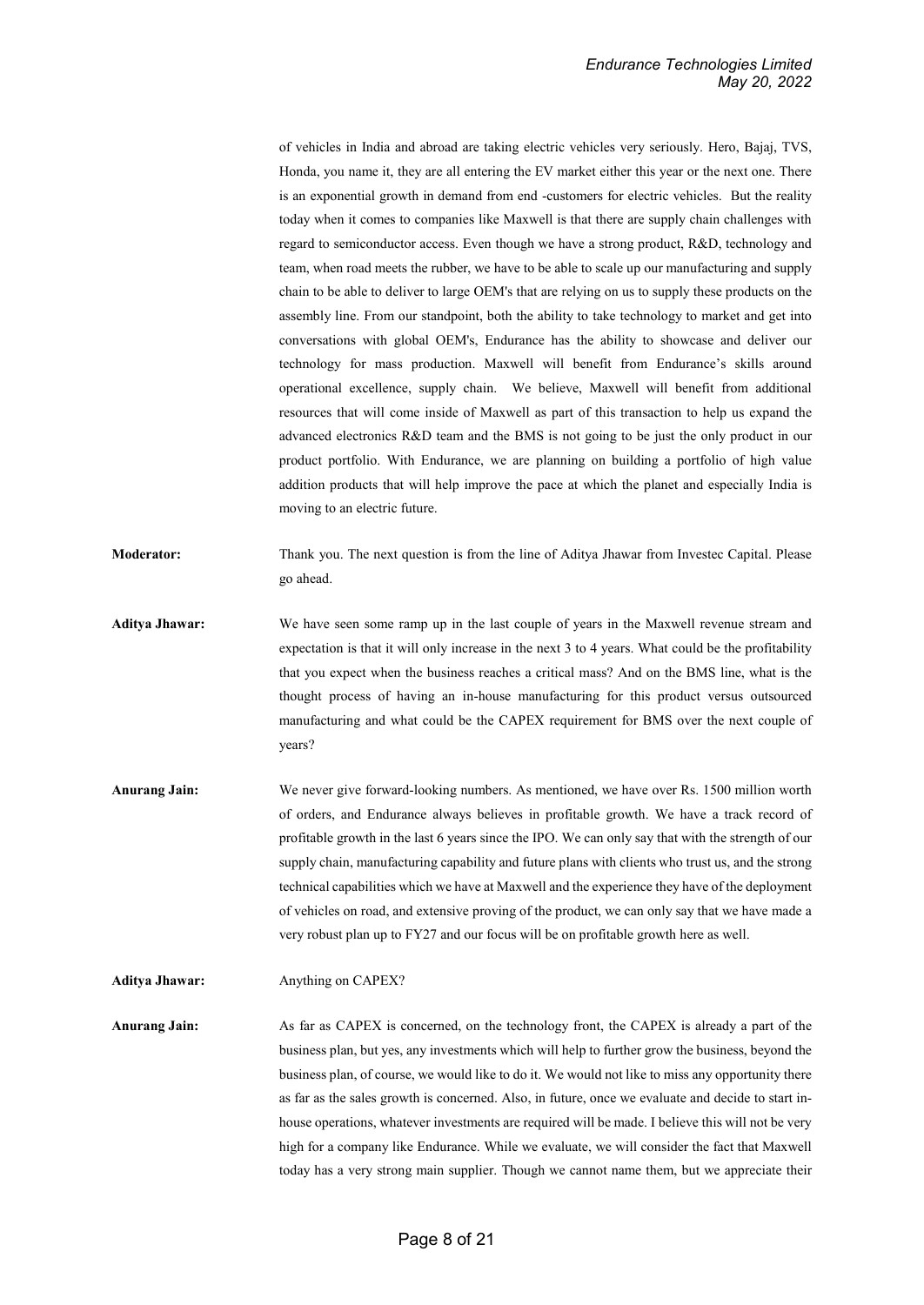strength as a very-very strong supplier in this area. So, we would like to work with them, but with growth in business, we also have plans to evaluate and do this in-house. CAPEX is not significant enough to really affect Endurance.

**Aditya Jhawar:** Entry into BMS and driveshaft could potentially add about 1.5% of revenues in the next couple of years each. Do you have any % of revenue number in your mind that would come from the new areas that you would like to enter, whether organically or inorganically, technological partnership?

**Anurang Jain:** We have a revenue projection number for Maxwell. We also have a number at Endurance, but I cannot give these numbers at this stage because I don't like to give forward-looking numbers, as there are so many uncertainties in this world. Maxwell acquisition is a part of our focus on embedded electronics and this focus started with ABS. Even high-end clutch products of Adler also have electronics. We are also working on an adaptive electronic rear shock absorber and in future, a front fork. So, electronics is something we have taken up. We will be setting up an electronics lab at Chakan in Pune soon. We have a very strong team at Maxwell, which will also help us in our journey of embedded electronics. So I would say that apart from our above products and BMS, as Mr. Akhil Aryan said, we have also planned new products. BMS is today the flagship product and that's why we are talking more about that and that is also a high value add product. That's the opportunity which we saw in Maxwell and we took it.

> So, you have to see what opportunities are available and we are very confident of this product and new electronics products, which will be done both at Maxwell and at Endurance.These will definitely be much more than 1% to 1.5%, let me assure you of that. And it will lead to profitable growth. We don't acquire businesses or get into new lines of business for small incremental growth.

- **Aditya Jhawar:** My next question is on Europe business. So, how should we think about Margins in FY23- are you seeing some of the headwinds of metal and gas prices receding? While we have a passthrough clause for aluminum, but for gas price increase were we able to pass a significant portion to the customers?
- **Massimo Venuti:** The situation today in Europe is really tough due to high energy costs. Prices of energy and gas had reached unbelievable levels also before the Ukraine war. Also for the next 6 to 9 months, prices will be more or less at current levels, as the futures price is more or less flat with the actual price. In the last quarter, we have had an increase in the base cost of gas of more or less 430%, and 320% for electricity compared to a year ago. This situation is not sustainable in the long term, as without price increases, a majority of casting suppliers might go bankrupt, and this is well understood by our customers. BMW is one customer from whom we recovered a part of energy price increases. Even if BMW is less than 5% of our turnover, this recovery is very significant. We are also discussing with the other customers. A quick solution between NATO /Ukraine and Russia is the only way to reduce the prices of energy and gas in the European market, because we need a lot of time in order to be independent from Russian gas supplies, and this is not feasible in the short term. In the previous quarter, as Mr. Jain told you, EU lost 10%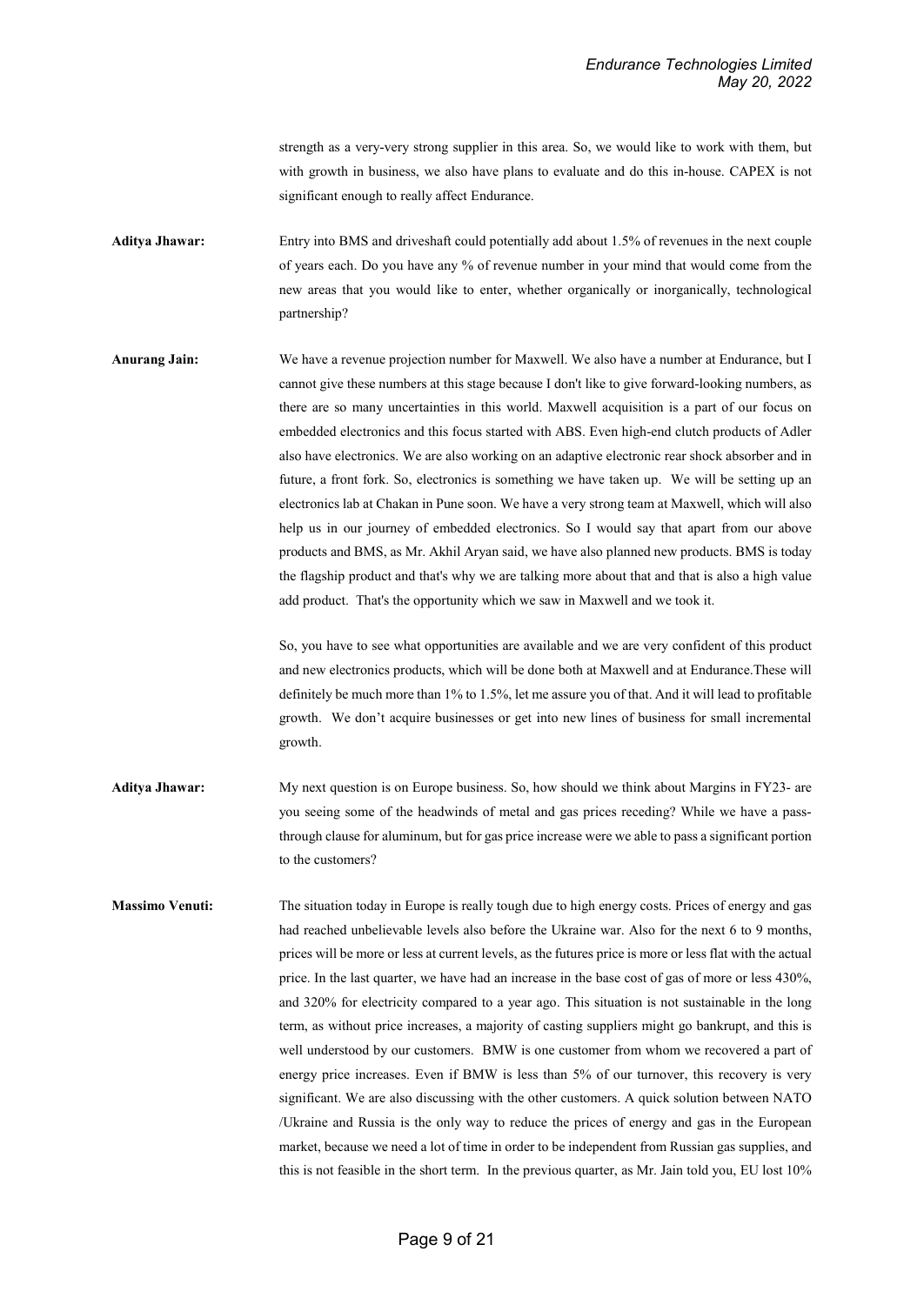in terms of market. The month of April was also very bad with -20% and the situation for May is more or less the same.

Regarding the material costs, for sure it's a big problem. We have seen an important increase in price of aluminum, though in the last week apparently there was a reduction of 2% to 3%. For us, it is not a problem as you know because we charge these costs to the customer. However, this increase of material costs affected our EBITDA %. We closed this financial year with 14.1% in terms of EBITDA, but without considering higher metal cost, EBITDA should have been 15.2% .So, 1% is the reduction of EBITDA due only to the increase of aluminum price. And on top of this, the energy cost effect in the total financial year 2021-22 was  $\epsilon$ 6.4 million, so it means 3.2% of our sales. So, without higher metal and energy costs, Endurance Overseas would cross 18% profitability, which is more or less the same profitability of the previous year. For sure, the only way to overcome this tough situation is to expand the volume. If the market does not again touch the normal level of volume, the situation would be very tough. A lot depends on the semiconductor supplies, the war in Ukraine and also the inflation. As you are aware, in European market, we are not used to 6% to 7% inflation and so I believe that in some way in the next months, the situation will continue to be tough.

We want to underline one aspect in the European market over the previous financial year. We have been able to acquire  $\epsilon$ 71 million of new business. This is the best performance of the last 5 years in terms of order acquisitions. A large part of these orders are for EV/hybrid, and so it means that the market is moving into the electric technology. Endurance is a reliable partner for the customers, otherwise we would not be able to acquire this level of business. We continue to be optimistic for the future profitability of the Company.

**Moderator:** The next question is from the line of Jinesh Gandhi from Motilal Oswal Financial Services. Please go ahead.

**Jinesh Gandhi:** On Maxwell acquisition- What is the minimal valuation which you will have to pay for the balance 49% acquisition of stake, maximum indicated Rs. 1.7 billion, but minimum would be?

Anurang Jain: It depends on the targeted financial achievement in the next 5 years. We are not keen to share further details.

**Jinesh Gandhi:** What is the competitive advantage which Maxwell brings to the table on the BMS side, vis-avis many existing players considering the fact that neither Endurance nor Maxwell has PLI benefit unlike some of your other competitors? What gives us confidence to gain share despite incentive disadvantage?

**Anurang Jain:** I will request Mr. Akhil Aryan to answer this. But just let me tell you one fact. Our manufacturing operations will be at Waluj, Aurangabad which enjoys a mega project incentive from the Government of Maharashtra. Whatever we invest, we get 100% back within six or seven years. We are fortunate to be in an area like Waluj, Aurangabad, which is in D zone for this purpose. With Maharashtra state, we have a very good experience of collecting this money,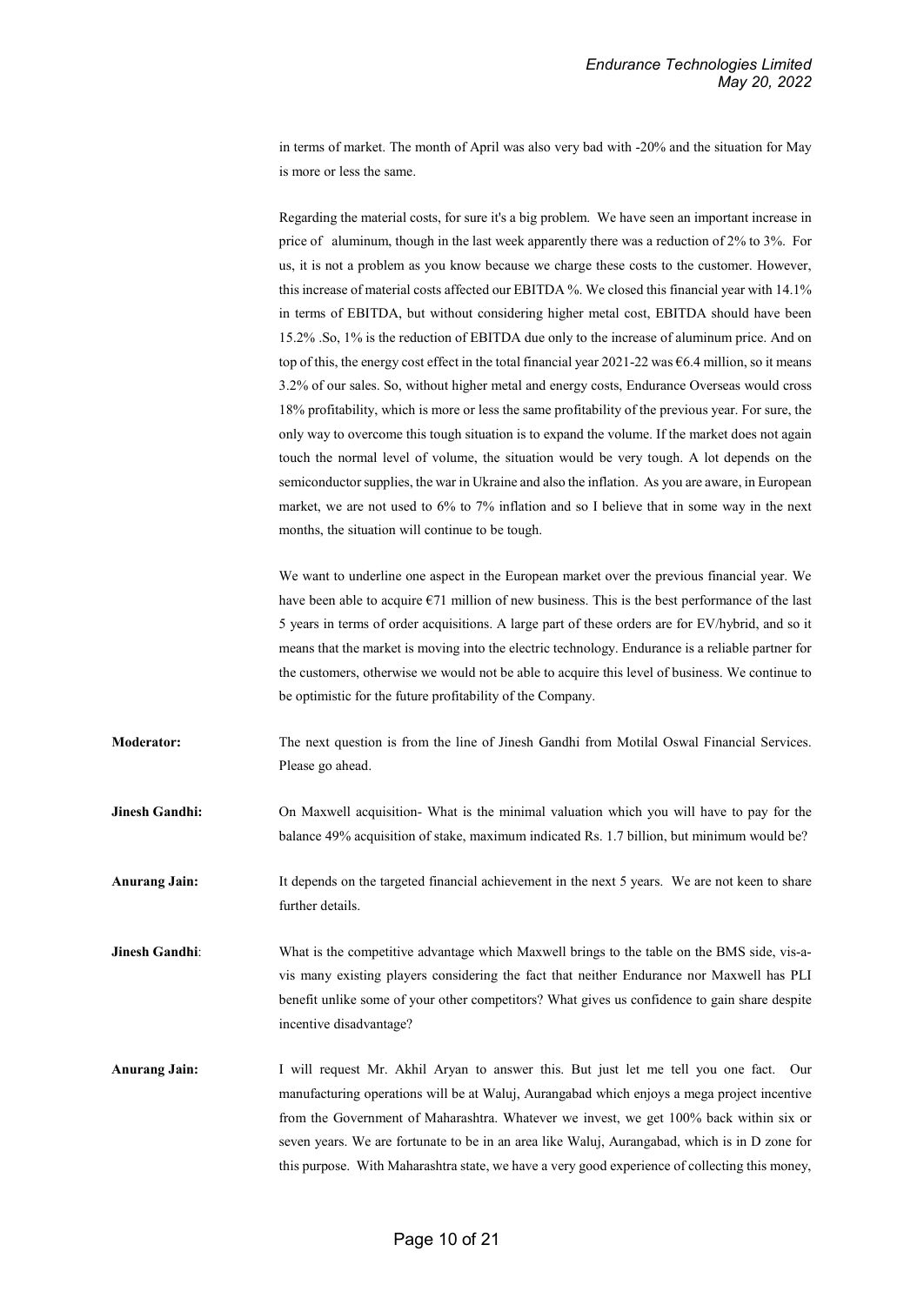well on time. Only during COVID, there was a slight delay from the Maharashtra government. Whatever we invest, we are going to get a very large incentive of 100% of all the investments we do. This is a unique advantage in Waluj. I would like Mr. Akhil Aryan to answer further.

**Akhil Aryan:** Maxwell started as a company in 2017. For over 5 years, we spent time not only just working on the R&D in the lab, but really deploying the product and technology inside of vehicles that are on the road, that are driving for millions of kilometers. If you look at the other BMS players out there, you either have, for example, some mega suppliers like Continental Bosch, X, Y and Z that are focused primarily on the 4 wheelers in Europe or North America. The companies that are actually supplying BMS and advanced electronics to the OEMs that have mass deployment in India are not necessarily coming from India. They are either simple protection circuit modules that are being imported from China or some small in-house development. That's what the new age start-ups are doing. There are some global BMS players that are trying to enter India through some partnership or contract manufacturing in India, but the reality is that there is absolutely no company like Maxwell that has deployed these products on Indian roads, learned from the issues, and the challenges that are very specific to India. We are not a European company trying to push products into India, which is 'optimized manufacturing'. We have optimized the product; we have value engineered the product. So, from a cost standpoint, it's not just about incentives, it's also about choosing the right components, it's about how do you build better software and embedded software that goes inside of the microcontroller that eliminates some of the hardware components and reduces costs.

> I think that given the fact that we have tried and tested this product, they're also far safer and more reliable as a choice for Indian OEMs or OEMs that are wanting to deploy in India or abroad. We have also been one of the only companies in the world, not just in India, to build functionally safe ISO 26262 compliant BMS that are automotive grade, which are MSIL D, ASIL C rated, and this is an extremely difficult certification to get. There are less than 10 companies globally including the OEMs that would potentially have this. And we are one of the few companies that started the journey in 2018. It took us 3-3.5 years to get there.

> I also want to highlight that from a technology standpoint, since we started the company and also coming from a strong software background myself, we have built the entire product and technology on the platform. So, we have taken a platform approach instead of a product approach, which allows us to essentially leverage the same code base across all different BMS, which means that whether you are deploying a BMS for a small 2-wheeler, 4-wheeler, bus, truck, the core technology, and algorithms will be consistent and the learnings that we get from one deployment will inherit into the future deployments.

> This also means that there is a strong technology and software backend to the actual hardware that has been supplied. So, I want to stress upon the fact that we are a technology company, and the hardware is a delivery mechanism of the embedded software that we are developing. What does that mean? It means that every BMS that we are deploying has over 260 configurable parameters that we can configure, this software flexibility allows us to use the same hardware across different chemistries. I'm sure all of you are aware there are different lithium-ion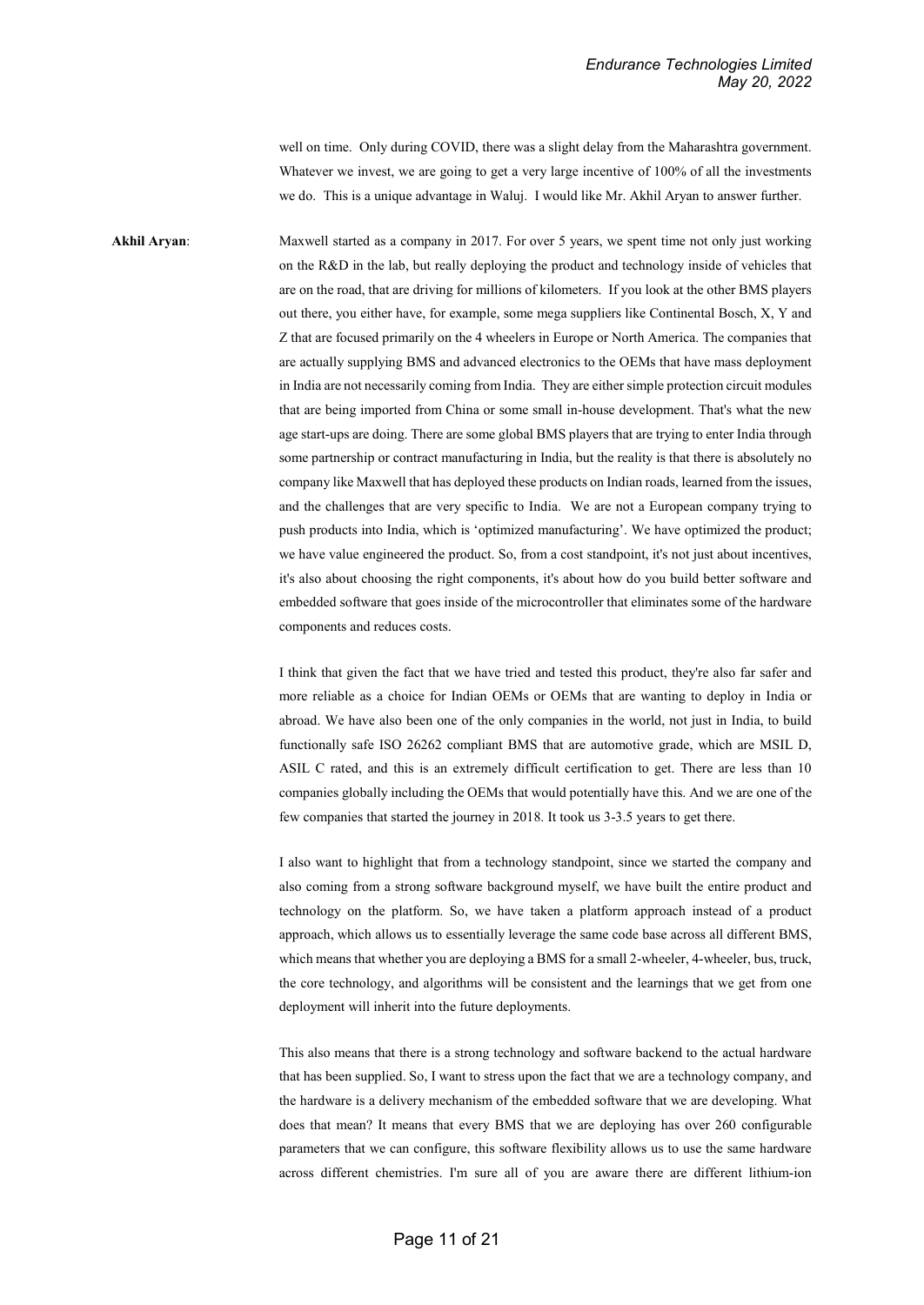chemistries that are being deployed in different types of vehicles. There are different types of cells and technologies that are being used in the electrification journey. Now, instead of having to do R&D every single time and develop new products and new boards for every new chemistry, we've invested into the technology of a platform that allows us to configure the same hardware and use it across chemistries, across applications.

The software also allows us to get to market faster, because we have spent a lot of time on the R&D and built it in a configurable manner. So, we have faster time to market, we have a better inherent technology, the algorithms for state of charge, state of health, state of energy and power, which effectively lead to better range estimation, faster charging, and range optimization as well, all of those have been optimized for India. But like Anurang also mentioned, we have deployment in 15 countries. So, we are CE certified, we're supplying to customers in Europe in production. And so these algorithms have really advanced over the last 5 years to a point that they are highly accurate. So, that helps us beat competition when we are in the market.

Also, we have built a very strong in-house R&D team. We are not doing a licensing business where we license technology from somewhere and we are just contract manufacturing and supplying it over here, like some of the other players in the Indian market today. We have over 100 team members in India that are focusing on R&D. So, if there is, for example, a new feature that needs to be developed if there is some new R&D to be done for faster charging, improved range, better safety, we can do that in-house inside of our company in India and deploy it at the customer end. Lastly, like you mentioned, incentives could play a big part in the costing. But I believe that the product itself has to be designed, value engineered and designed for the safety, the features that you want to offer to the customer, and also value engineered for mass deployment. So, we really focused on the design and the product itself. And now with Endurance leveraging better supply chain, operations, manufacturing, we'll be able to beat competition on prices, while also offering better quality and value to the customer.

**Jinesh Gandhi:** Who are our key customers currently and which all segments do we cater to?

**Akhil Aryan**: So, we work with various different OEMs. Of course, there are many new age OEMs that we work with, I can name a few of them, some of them I can't name just yet. For example, the ones that we are in production with include Electric Motion in France that has been building motorcycles with our BMS for over 3 years now. There is Ray Electric in Spain that we've also done a press release with that are building high performance scooter, and they have been in production with us for quite some time.

> In India, we've been working with many large battery pack makers. So, again, unfortunately, can't name them just yet, very soon now that they know about this partnership, we will get their consent and we'll be able to name them in the future. But as it stands, I can tell you practically speaking, the top 5 battery pack makers in India, whether lead acid or lithium ion, are working with us and in production. When it comes to OEMs in India, again, unfortunately can't name some of these OEMs because they have not yet formally launched their vehicles, or formally announced their suppliers and partners. But I can tell you that, one of the world's largest, not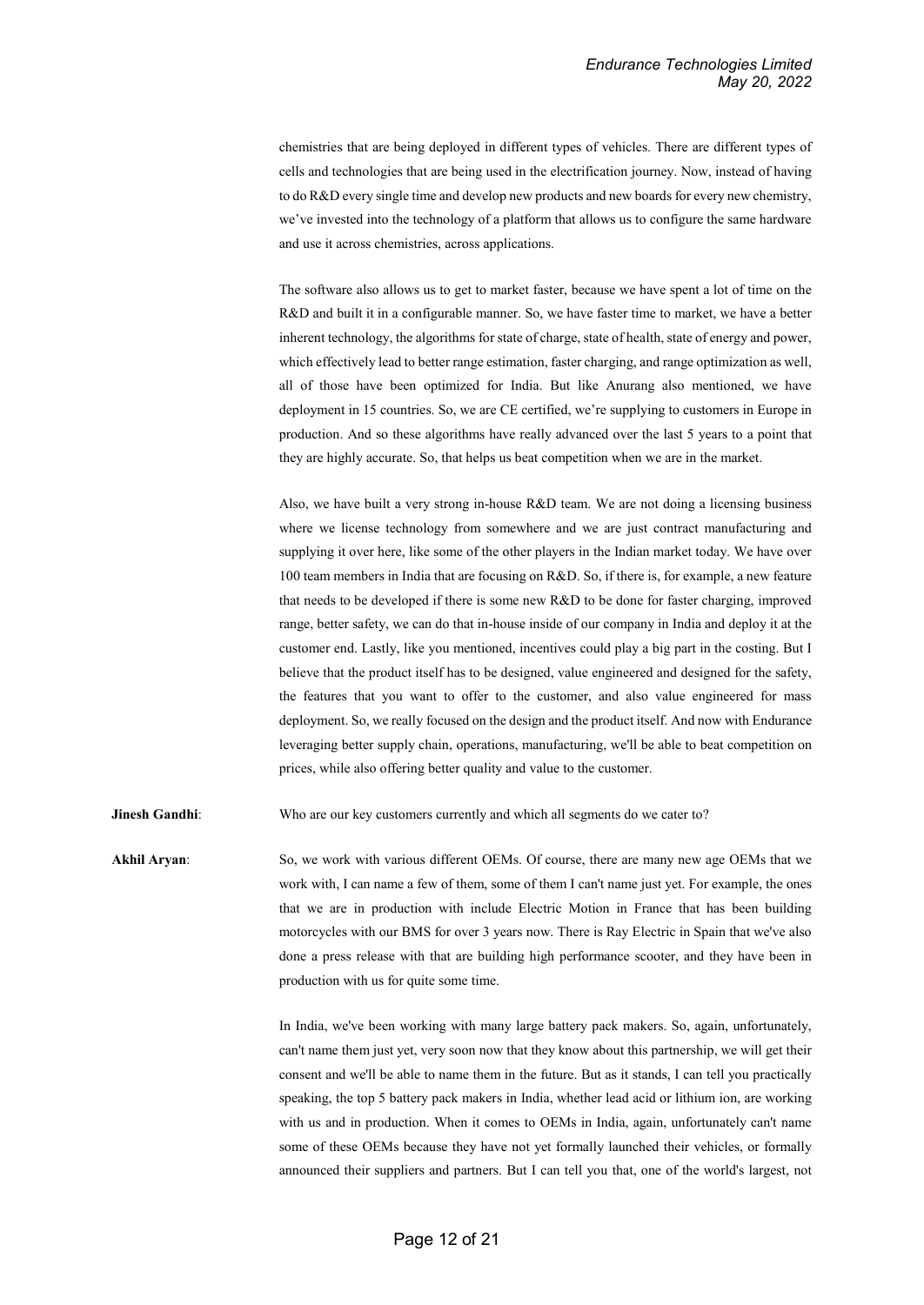only one of India's largest, but one of the world's largest OEMs has selected us as their BMS supplier after a rigorous testing and validation of almost 1-1/2 years. It's also their entry into electrification, so they want to make sure they're choosing the right partners. And this has led to a very strong order pipeline like Anurang mentioned, and we will be entering into production with these OEMs very shortly this year and also next year.

**Jinesh Gandhi:** When you said largest OEMs, are you referring on the 2-wheeler side?

Akhil Aryan: Yes, 2-wheeler and 3-wheeler.

**Jinesh Gandhi:** What about the other products which you are working on, which would be your focus area beyond BMS?

**Akhil Aryan**: The way that you should think about Maxwell is a company that is focusing on building core capabilities. At the intersection of those core capabilities, we'll be building new products in the future. Those capabilities can be defined as sensing, estimation, and functionally safe actuation which means that we will be using advanced sensors to sense data, use that data, have proprietary algorithms that estimate values from the data. And based on that estimation, take action in a functionally safe manner, and BMS is of course one of the key products at that intersection.

> Now apart from BMS one of the products that we have already started doing R&D on is Telematics. We believe that the Telematics controllers are going to be a very valuable component into the sub-assemblies of electric vehicles as the world moves towards not only an electric but also a connected mobility environment moving forward. Practically all the new age OEMs want their vehicles connected to the cloud, they want to collect data from that, they want to analyze that data, they want to offer services on top of that, and all of those things will be unlocked with a Telematics Gateway, which has to be, again, functionally safe and automotive grade.

> We also have a high voltage BMS that will be built for automotive, I would say, 4-wheeler and buses, trucks application, so we're going to be investing heavily on building an ISO 26262 compliant automotive BMS for high voltage applications, not only on the mobility side, but also on stationary. So, as we move towards renewable energy, there's a big opportunity for Energy Storage Systems (ESS), grid connected batteries, UPS, telecom 5G and 4G, and the battery backups that go inside of these applications. There are really a lot of different variations in terms of application of the BMS that we will build for, and also new product platforms like the TCU.

**Jinesh Gandhi:** Did we indicate for Europe that we have been only able to recover energy cost inflation on 5% of our portfolio and on balance 95%, we are in discussion with customers?

**Massimo Venuti:** Regarding the energy price increases, it affected our profitability in the previous financial year, by 3.2%. We are discussing recovery of higher energy costs with our customers. Till date, only BMW has recognized the increase of these energy costs, but BMW unfortunately is less than 5% of our customer portfolio. The increase of price by BMW has an impact of more or less €350,000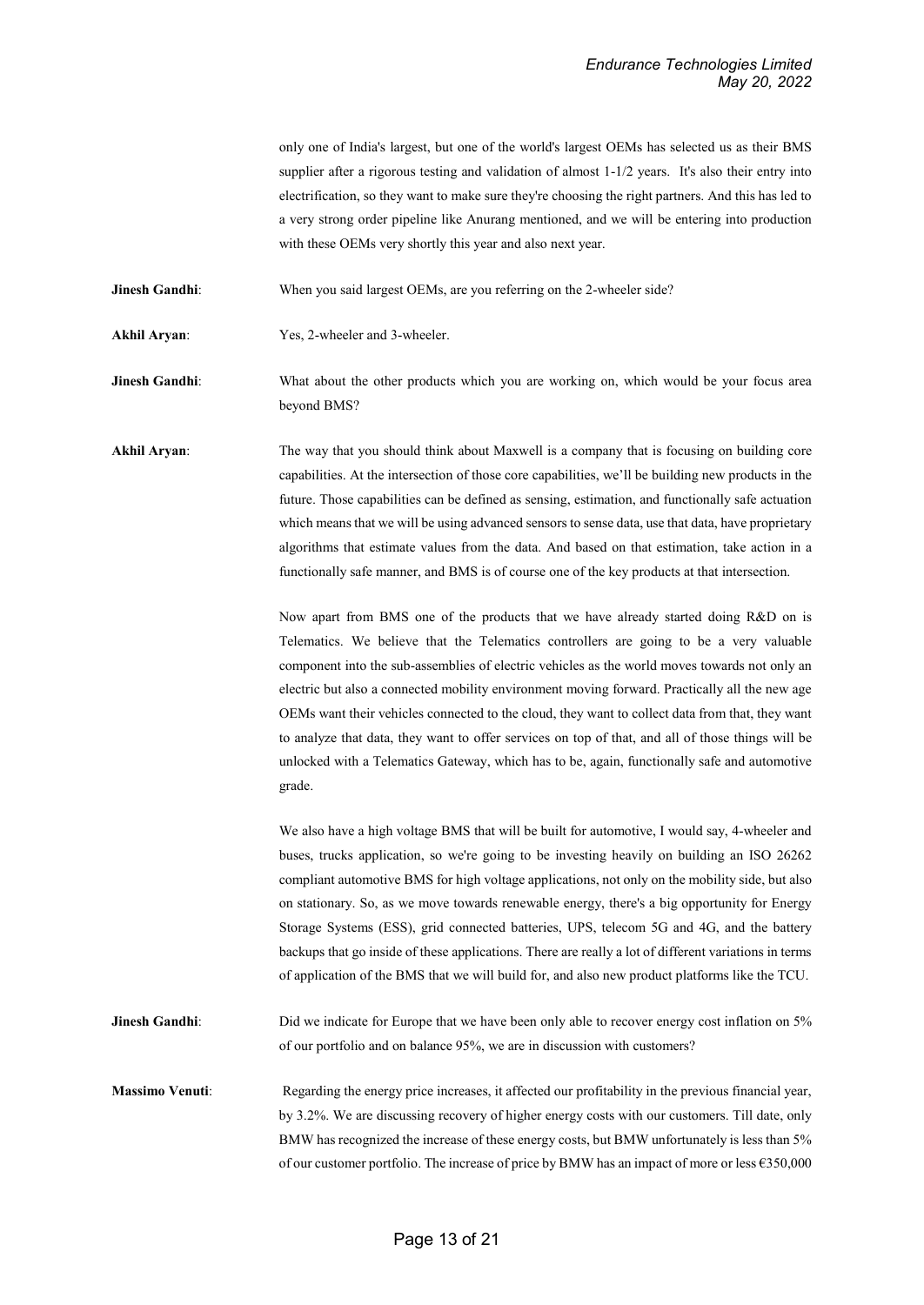per year. Now, we are discussing with our major customers. Our major customers are Volkswagen Group with more or less 25%, Stellantis Group with another 27% and Daimler with 18%. We are trying to convince them to pay us a part of the increase of energy in our price.

- **Jinesh Gandhi:** And in this quarter, we have seen substantial increase in the European business RM cost on Qo-Q basis. Is that more to do with the mix or that's a reflection of higher aluminum and energy prices?
- **Massimo Venuti:** We have had an impact in the cost of material of €6 million in the quarter due to increase of aluminum prices over last year. In the total financial year, the increase is  $E15$  million. But this increase, of course, is 100% recognized by our customers. And so you have the impact in the cost of material and in the revenue. Thus, we had a reduction in EBITDA % because while the total amount of EBITDA remains the same, but in terms of percentage we had an impact of 1.1%. In fact, we closed the fiscal year with EBITDA of 14.1%. Without considering the increase of aluminum prices, the EBITDA would have been 15.2%.
- **Jinesh Gandhi:** Are the India business incentives getting over by FY24? And the additional incentives which we are aiming to get and are in discussion with the government- can you clarify that?
- **Satrajit Ray:** Jinesh, out of roughly Rs. 446 crore incentives that we are already eligible for, over the last few years we have booked Rs. 265 crore. The balance will be booked over the next 3 to 4 years. Importantly, out of Rs. 265 crore that we booked, we've already recovered Rs. 147 crore from Maharashtra Government.

And we'll apply for the 2019 to 2024 scheme where the threshold of application is on CAPEX spend above Rs. 350 crore. So, I can't tell you what the number will be when we apply, hopefully next year. At that point in time, once we get an eligibility certificate, we'll be able to talk about these details for the new scheme.

**Moderator**: The next question is from the line of Ronak Sarda from Systematix. Please go ahead.

**Ronak Sarda:** On the Maxwell acquisition, out of the upfront payment of Rs. 135 crore, how much of the value goes into the company and how much is paid as a part of buying shares of promoter? And secondly, did you give a breakup of the Rs. 150 crore order book in terms of how much is exports, domestic or the vehicle segments? If not, if you can share that, please?

**Anurang Jain**: The breakup of Rs. 135 crore between primary and secondary, we'll not be able to share at this point in time.

Akhil Aryan: On revenue breakup, this year our business is going to come about 50:50 from India and from Europe; we plan on increasing the India share moving forward, because India is the key market for us. So, in terms of orders, especially the orders that we have in our pipeline, a large portion of that, say over 80%, comes from India. These are fundamentally driven by the OEMs that I previously mentioned we are entering into production with not just on the vehicle side, but also on the battery pack manufacturing and assembly.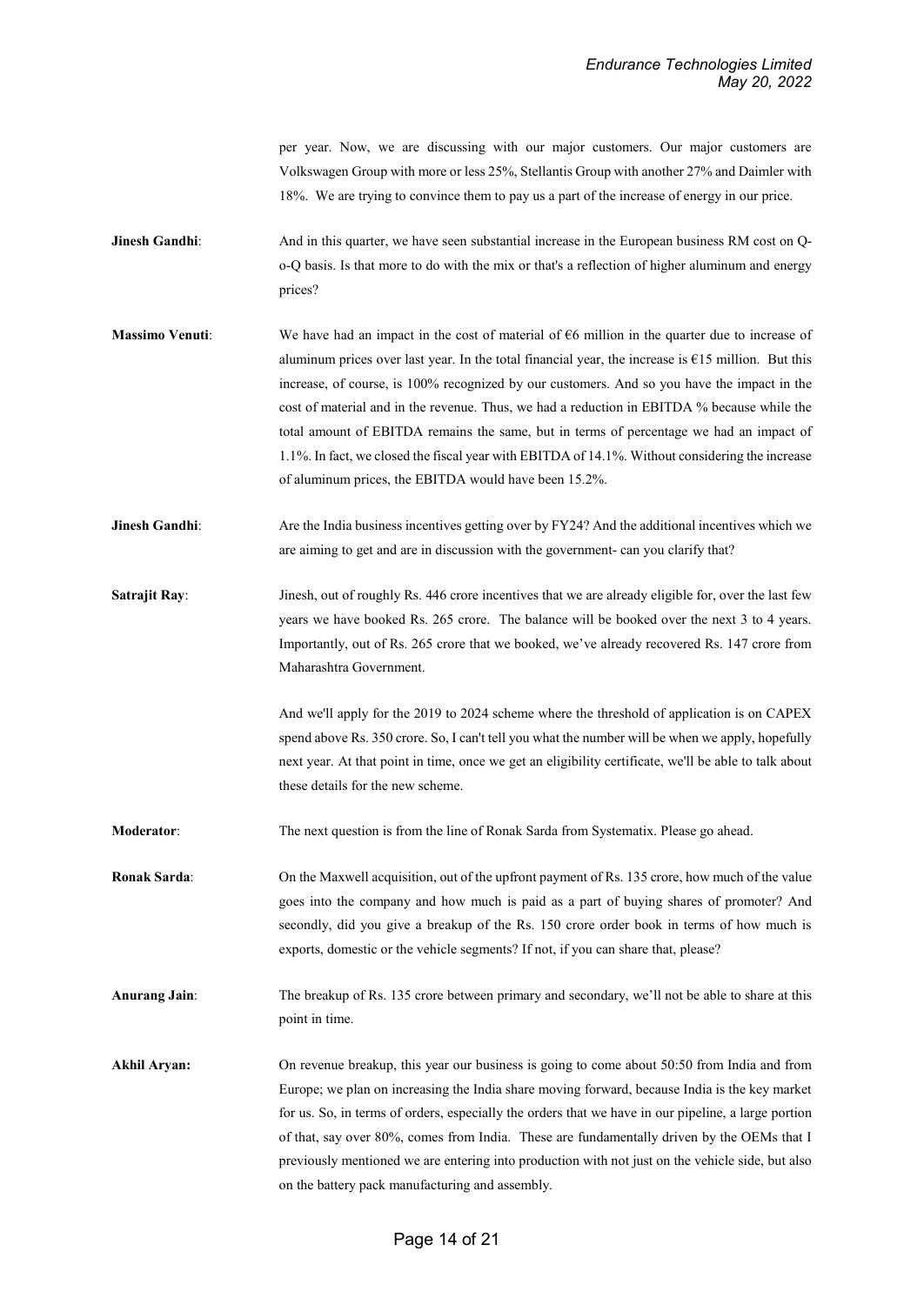I also mentioned in the start that we are at an inflection point in India when it comes to electric vehicles and lithium-ion batteries in general. So, a lot of business growth is coming from India. With some Indian customers, we have been quoting and integrating our products for the last 1.5 years. In other cases, we are in the final stretch of entering production very soon this year, as well as bringing some products next year.

In terms of the split of applications, a large portion of our focus has been 2-wheeler and 3 wheelers. So, I would say at least again from the order pipeline, about 70% of that will come from 2-wheelers and 3-wheelers, the rest of it will come from a split of stationary storage, industrial applications, some other automotive applications that are smaller in size, which includes bicycles, scooters and so on. And last but not the least, some sample test that we've started for the 4-wheeler application, because we want to try and enter that maybe, starting next year. We want to start quoting to customers and integrating with them as soon as possible, so that, when push comes to shove, we have a product to launch.

- **Ronak Sarda:** Will you be targeting the entire spectrum of automobiles from 2-wheelers to buses. So, how do you see the 'development to production' time now with Endurance back-end and cost leveraging opportunity?
- **Akhil Aryan:** I think the company right now is already in production. So, we are not waiting for production. We are in supply and in production with many of our customers. The Endurance partnership helps us amplify that. So, we are looking at this partnership to both consolidate our supply chain operations, manufacturing, R&D, and at the same time amplify business growth by entering new OEMs, new markets, new customers. Endurance has access to customers much better than us. So, we already have a supply chain in place. We have a strong partner for manufacturing that is helping us assemble these boards, delivered to our key customers that are in production. And as time passes, we will potentially try and bring that in house, again consolidate the strength, lower the costs for us, improve our margins, and be able to control the supply chain fully instead of having to depend on external sources. We would also be able to further optimize 'development to production' time.
- **Ronak Sarda**: On the India business could you highlight what was the ABS production for FY22 or sales value and how do you see that in FY23? And similarly, what was the revenue from let's say Hyundai, Kia, or 4-wheeler Aluminum Casting? Have we ramped up to the overall order book of around Rs. 200 crore?

**Anurang Jain**: As far as Hyundai and Kia is concerned, we have done about Rs. 140 crore in FY22. And of course, this figure will increase now. We have won Rs. 235 crore worth of orders from them. We had a new plant in Vallam set up for that.

> For ABS, by September '22, we'll reach the run rate of 400,000 per annum. Though we started in October 2021 and have gradually ramped up the production, the bottleneck was pertaining to semiconductor supplies from Mando-Hella. Even the Shanghai lockdown didn't help much. As you know, there was a lockdown in the last few weeks. But now things are opening up and the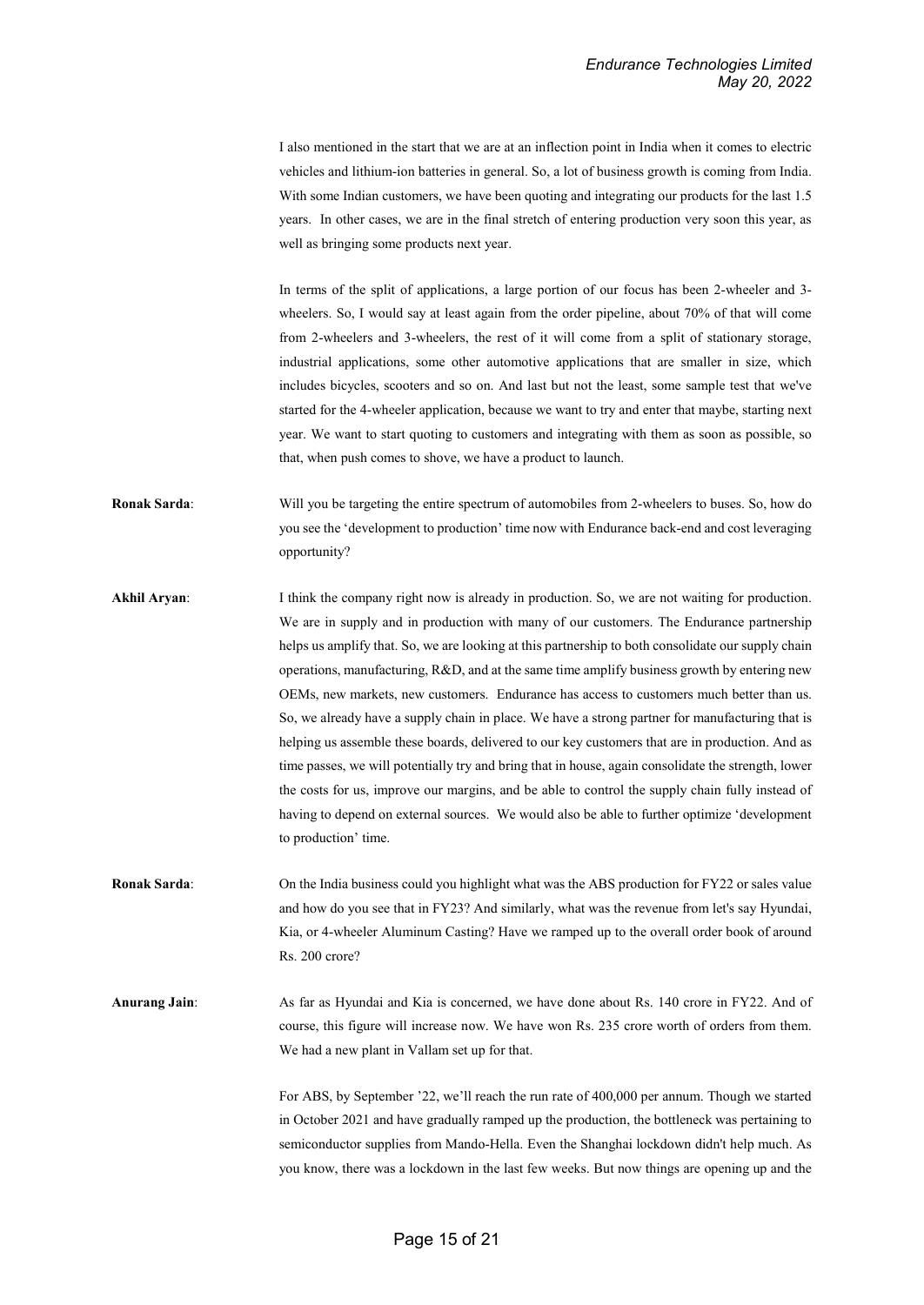situation has improved. We are very confident, based on the visibility given by Mando Hella pertaining to material in pipeline, that we'll be able to reach the full run rate soon because we are talking to other OEMs for new orders, after having started supplies to Royal Enfield and Bajaj. The opportunity is huge - 3 million to 3.5 million a year, mainly controlled by Bosch. So, we have a long way to go. And then of course, we can think of starting to increase the capacity beyond 400,000.

**Moderator**: The next question is from the line of Arvind Sharma from Citi. Please go ahead.

**Arvind Sharma**: Revenue and EBITDA for the European operations in euro terms- if you could please share for fourth quarter?

**Massimo Venuti:** We closed the previous quarter with a total income of  $\epsilon$ 62.6 million compared to  $\epsilon$ 61.4 million in the same quarter of the previous financial year. Total EBITDA was €7.9 million compared to  $€11.4$  million in the same quarter of the previous financial year, 12.6% in terms of EBITDA percentage. Net result  $\epsilon$ 2.7 million compared to  $\epsilon$ 5.5 million in the same quarter of previous financial year, 4.4% net result. Without aluminum and energy cost increase, the EBITDA in the quarter would have been 18.3% compared to 18.6% in the same quarter of the previous financial year.

**Arvind Sharma**: Will you be reporting Maxwell's revenue as a part of a standalone numbers or would it be reported as a separate entity?

**Satrajit Ray:** As and when the acquisition is consummated, it would be a subsidiary of Endurance. It will be a part of the consolidated accounts, but at the time of the annual report you will get to see separate subsidiary numbers as that reporting is a statutory requirement.

**Arvind Sharma:** Is there any trend where the OEMs might be in-sourcing and going for backward integration in terms of BMS?

**Akhil Aryan**: I will repeat my answer on competitive advantages to some extent. Teslas or Daimlers of the world, when they were trying to get into market, had invested 10 years to try and build the product. But now with the electric vehicle journey becoming very real, a lot of OEMs need to get to market faster. So, the time-to-market has to be kept into consideration.

> Also, from a safety and reliability standpoint, OEMs need to focus on offering vehicle level services to the customers, whereas at the component level they need something that is tried, tested, safe and reliable, and that can hit the roads in a swift, but reliable manner and so they are looking for strong partners that have done the R&D just like us. We started in 2017 when the EV revolution was not as strong and we spent time removing different issues and glitches that come along the way.

> Next, like I mentioned from an R&D standpoint, there are lot of improvements that can happen at an algorithm or embedded software level - power management and battery management including charging and range optimization. For R&D, today we are a 100 member team which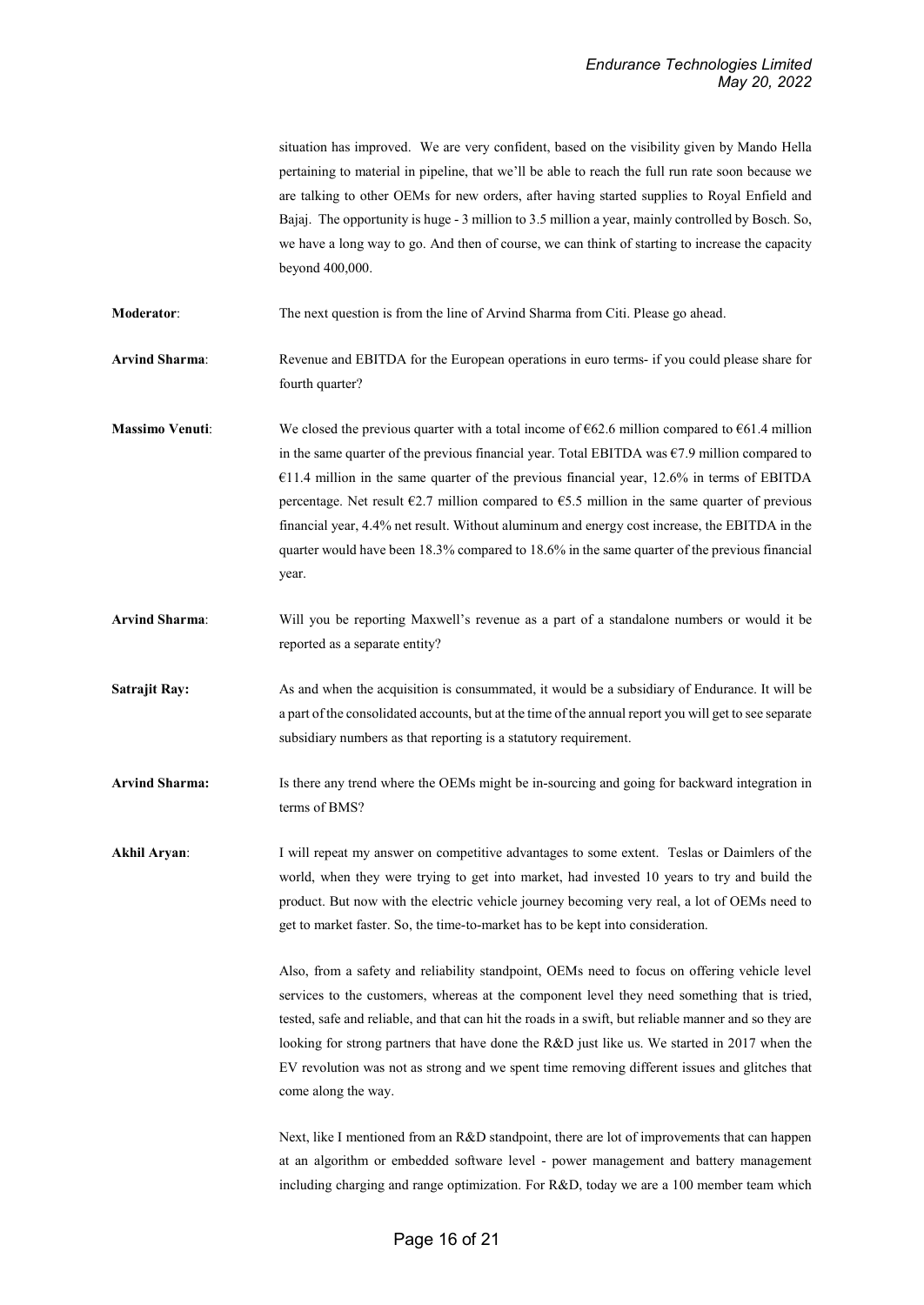is doing that work. With Endurance support, we plan to grow to over 250 people and any OEM would not think of setting up a 300 member team to try and build one component, or to optimize that component.

The last thing that I want to highlight is about semiconductor shortage and supply chains and operations. You have seen the cost of semiconductor components going up significantly. In our case, because we are supplying to many OEMs both in India and internationally, we have the advantage of being able to buy in larger volumes and therefore have stronger relationship with the suppliers and are able to ensure that components reach up in time. So, what we have to offer to OEMs includes faster time to market, better technology, tried and tested supply, in house R&D, optimized cost, improved features. Ultimately, all of that comes to them at an optimized cost when they work with us versus trying to do everything by themselves.

**Moderator:** Thank you. The next question is from the line of Karan Kokane from Ambit Capital. Please go ahead.

**Karan Kokane**: What is the mix of engine parts within castings that can get impacted by the shift to electrification?

**Anurang Jain**: Like I have mentioned earlier also as far as casting are concerned, we already started supplies on Bajaj Chetak and soon will be starting supplies for the Bajaj EV three wheelers. We are also in touch with other EV makers for castings. So, just to give you a flavor of why casting is EV agnostic - in an ICE two wheeler, you have right and left crank cases, covers, cylinder blocks, cylinder head. When it comes to a two-wheeler EV, you have the base MCU, terminal phase, terminal power, terminal ground, housing battery upper, housing battery lower, plates and motor housings. So, you have more number of castings and the value is the same in spite of weight being lower. So, you have 7 components in ICE which are higher weight than 9 castings in an EV which are lower weight, but the value add being similar.

> When you come to three-wheeler you have similar castings, but you also have the case transmissions both LH and RH added to it. So, the types of castings are different. There are more number of castings having lower weight of course in three wheelers. There are almost 11 types of casting in EV three wheeler versus 7 in ICE three wheeler, but the weights are lower. The value add in an EV is much higher.

**Karan Kokane:** Second question is on the Europe business. We have seen a strong sequential growth in revenues in the European business in Q4, so is that largely explained by the input cost inflation pass through or is there something else going on over there as well?

**Massimo Venuti**: In the last quarter, there was Euro 1.2 million increase of turnover compared to the same quarter in the previous year. If we offset the increase of material cost, the reduction of turnover would have been for 7.9%. The increase of turnover in the last quarter is only due to the raw material costs. In total financial year there is more or less an increase in turnover of 10.6 million Euro,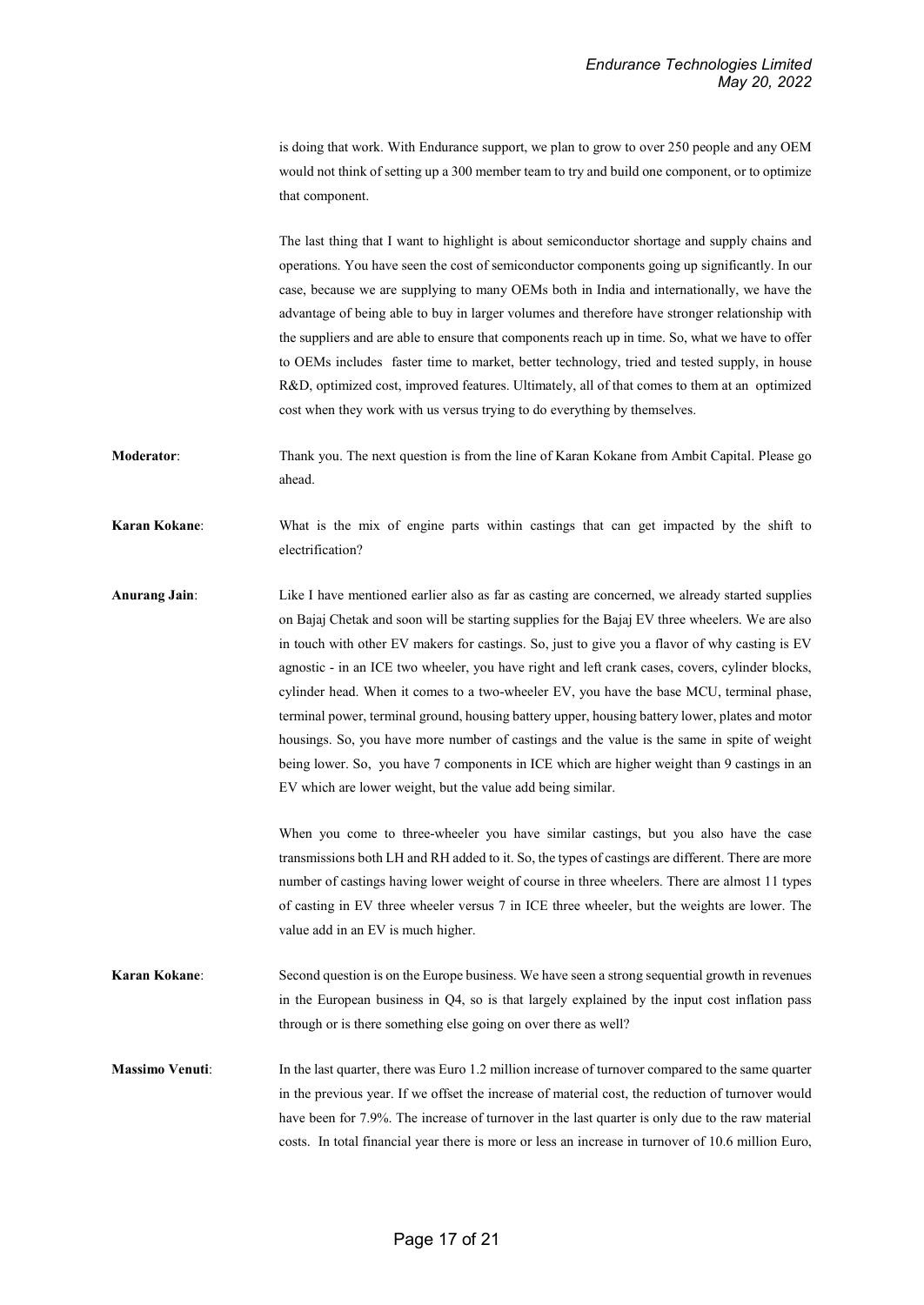compared to the previous year. This is an increase of 5.1%. If we offset the increase of material costs there is a reduction of more or less 2.2%.

Sequentially, turnover was higher in Q4 versus Q3 due to higher sales volumes in the automobile industry, and partly due to metal prices.

**Karan Kokane:** Last question on the Maxwell acquisition - do we have any synergies with our existing business?

**Anurang Jain**: Like I mentioned we have started our foray into embedded electronics when we got the ABS business from our clients and like I said we are setting up our own embedded electronics lab in Chakan in Pune and we are getting into electronic products like brakes, transmission and suspension high end products and at the same time we are getting into new electronic parts also. Maxwell would also be adding a lot of new products which they had planned and what we have planned. So, it will make our journey much easier. Now, with such a strong team of 100 people at Maxwell and going up to 250, and having our own electronic lab at Chakan, embedded electronics is clearly a very large focus at Endurance for the future.

**Moderator:** Thank you. The next question is from the line of Jay Shah from Capital PMS. Please go ahead.

**Jay Shah:** I just wanted to get a macro picture from you. The auto industry as a whole has been facing lot of brunt due to the EV transition and commodity headwinds etc., but you still manage to somehow stay strong. What is the picture looking like on a macro basis going forward?

**Anurang Jain**: I will talk about India. In our India business, 80% is for two wheelers - largely motorcycles. The two-wheeler sales or manufacturing in India in FY18 was 23 million two wheelers. In FY19 it was 24.4 million. FY20 which was amongst the bad years saw 20.9 million. FY21 went down to 18.4 and FY22 saw 17.9 million units. Due to the semiconductor shortages, OEMs are losing anywhere between 40,000 to 60,000 vehicles a month. And they believe there is strong pent-up demand here.

> We have to wait and see till Q2 if this issue continues. Our ABS, which needs semiconductors is expected to reach full scale by September. India is, I have always mentioned, a 24 million two-wheeler market and it has to grow. There are reports saying it should go to 30 million by FY26/ FY27. So, there is considerable dependency on the external environment. Today, with the commodity prices going through the roof in the last 7 quarters, ocean freights which have gone up substantially, shortage of containers, we are living in a very difficult period. We are a cash positive company, but it has been one of the most challenging years, both in India and Europe. Despite that, we were able to reach these numbers because of our past strategy which includes outsourcing to good suppliers, consolidation of our plants and operational efficiency. That is why you see the kind of margins in one of the most difficult periods we have faced after the 2008 financial crisis.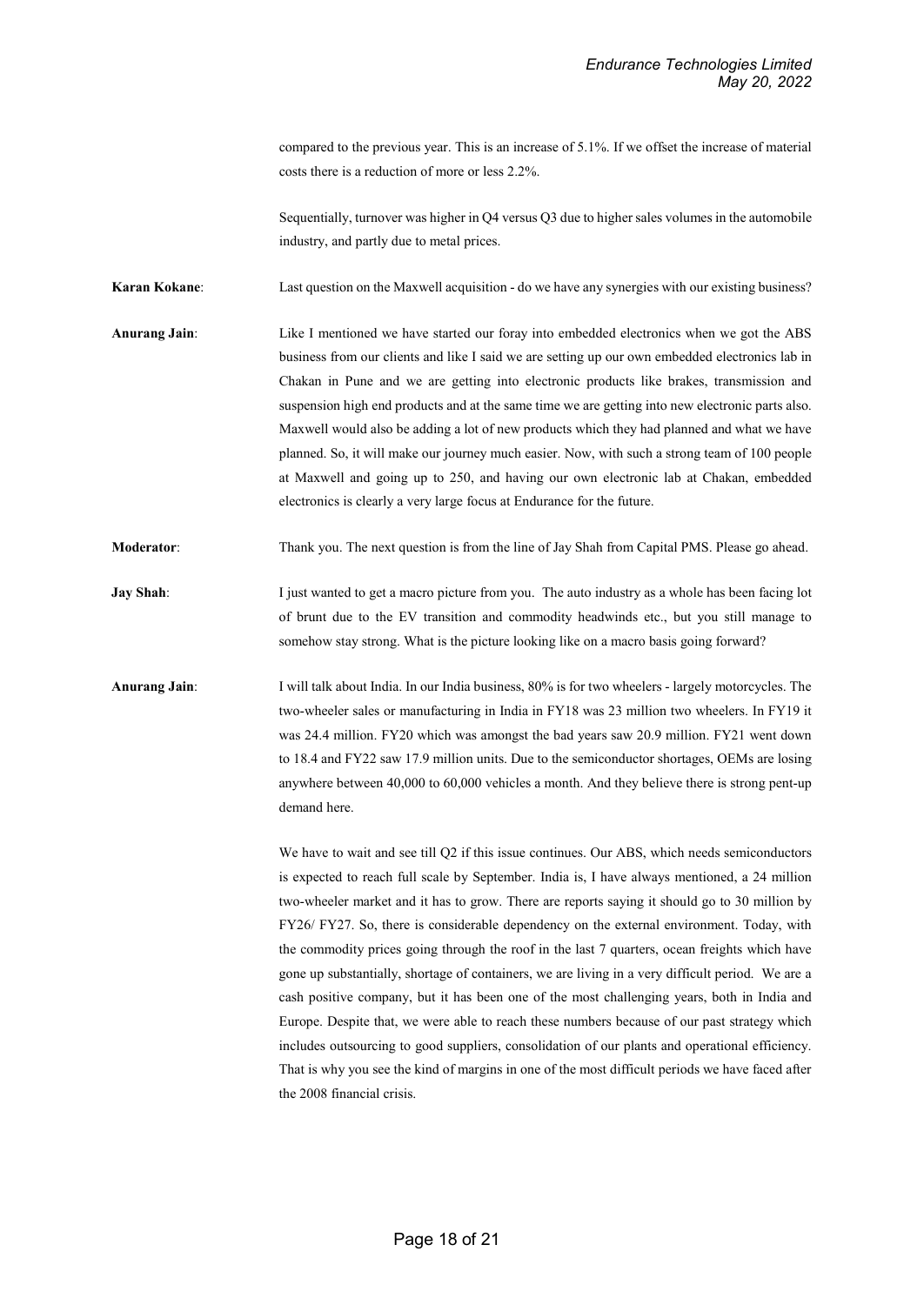I am of course very positive about the future, I really hope the semiconductor issues get sorted out fast. It is the major reason now for lower volume both in India and Europe. Massimo, would you like to add anything for Europe.

**Massimo Venuti**: First of all, Jay, I note your remark regarding the stronger situation of Endurance compared to the market. One of the major points of strength for Endurance is our financial strength. Despite a difficult financial year in 2022, we have been able to increase our net financial position in Europe by nearly  $65$  million. Today, we have  $621$  million net cash and this can make the difference. The last year was very tough from industry volume perspective. Apparently, projections of May, June will also be very tough.

> The European market lost almost 4 million of new car registrations. You can imagine what it means for a manufacturing company, when you reduce volumes by 30% - 35%. In Endurance, we lost probably 17% -18% due to acquiring new orders in the past. I am optimistic for the future because we are taking new business. Please consider that one of the major problems in the past was our dependence on diesel technology, or on gasoline for internal combustion engine.

> Endurance, in 2027, is expected to have more or less 80% of the portfolio in EV, electric, plugin and mild hybrid. Despite a tough year, with volumes 20% below FY20, we closed with 14% of EBITDA and are making cash profit and reducing our financial debt and increasing our liquidity. With visibility of more or less  $660$  million investment that we have to do in the next three years for orders acquired in the electrical field. I want to be optimistic even if the situation today is very tough. Apart from energy, another problem that Europe faces is that 90% of the raw material to produce battery comes from Russia and China, and sooner or later we have to talk about the diesel transition because probably we have to postpone the plans for transition currently targeted for 2030. At Endurance, we continue to stay positive on the back of the significant new orders for the future.

**Moderator**: Thank you. The next question is from the line of Jay Kale from Elara. Please go ahead.

**Jay Kale:** You have acquired Maxwell and you want to increase your content per vehicle on the EV side. If I have to look at the existing products' market share, your share in EVs is less than ICE vehicle market share, e.g. for the suspension products. What steps is the company taking to improve EV market share in the existing products and how should one look at that portfolio in the next four, five years be it suspension or casting products for the EV two wheelers?

**Anurang Jain**: We have already won about Rs.1,550 million worth of orders for EVs for brakes and for suspension - mainly with Bajaj two wheeler and three wheelers where we are at 100% SOB. It is very early days because today EV are less than 1% of the total market. We are engaged with every single EV Company which matters and we are going all out to take business. Like I said last time, we were a bit late in the day in starting our engagement process with new OEMs but we are making up pretty fast now because of the strength of our technology and our pricing. It is a bit too early to talk about wallet share. I can only say that the pricing is quite similar. For casting, I have already shared that the value addition is quite similar. In suspension also, we see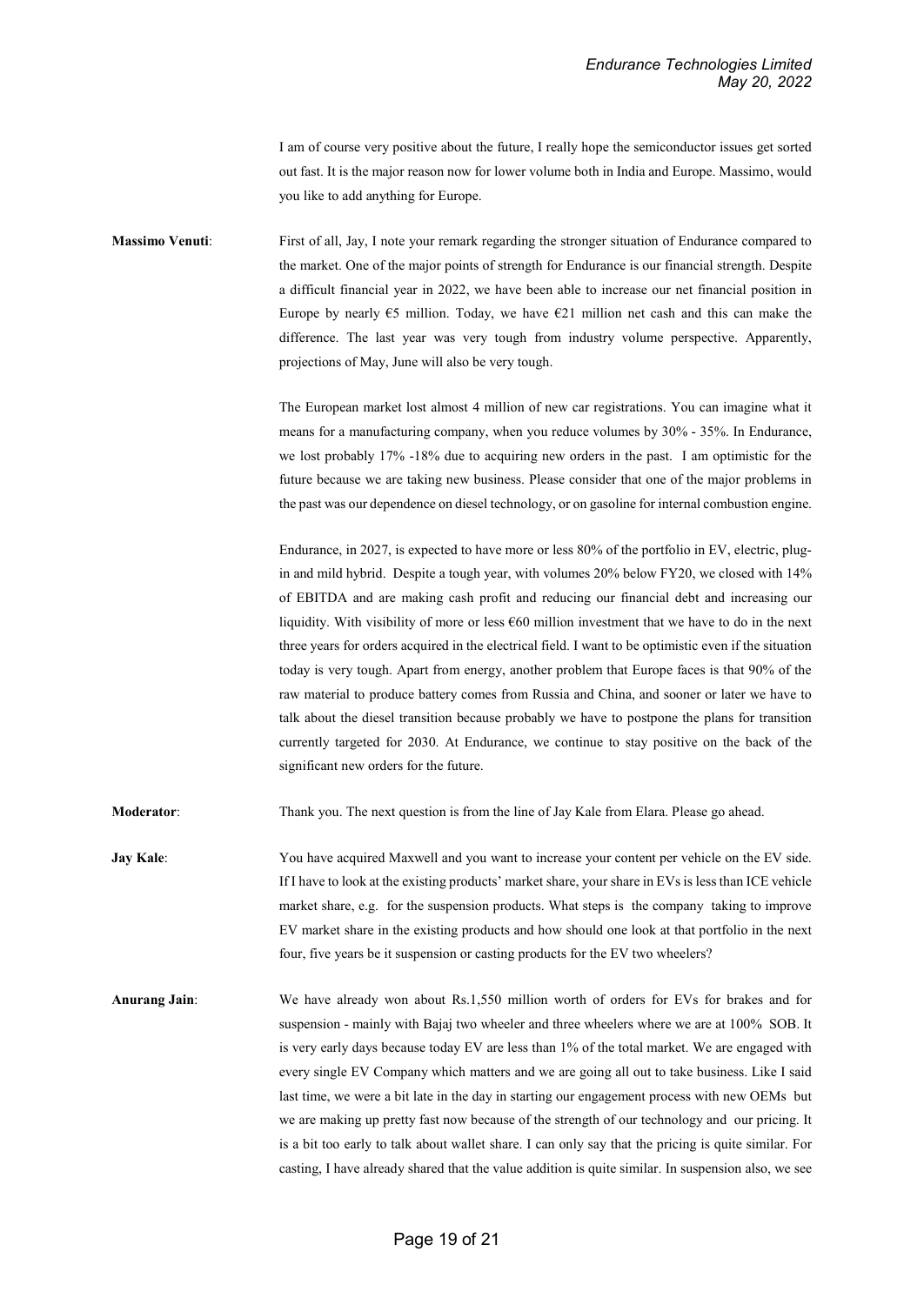pricing quite similar in EV suspensions - compression and tension parameters may vary, but pricing is similar. Also, braking prices are similar.

So, I do not see any issue once the market is large enough as we will get the business. In fact, major business is coming from EV scooters where today the Endurance share of business in ICE scooters is hardly 8% of India revenue. Fortunately EVs are coming more in scooters compared to motorcycles. So, for us all the EV scooter business which we win is going to be extra because I am not seeing many motorcycle companies coming in barring Revolt or Tork. I think EV scooter business will be additional business for us, but having said that we are fully engaged on scooter, motorcycles and three wheelers for EV business.

- **Moderator**: Thank you. We will take one last question which is from the line of Kumar Saurabh from Scientific Investing. Please go ahead.
- **Kumar Saurabh**: Your depreciation is almost 16% of net fixed assets. Usually in the auto industry it is around 10% - 12%. What is the reason for high depreciation and what is your annual maintenance CAPEX? Also, your asset turns fell from 3.5 to 2.8, so can you highlight the reasons and how do you see it panning out in next two, three years?
- **Satrajit Ray:** I do not think one should look at Endurance and compare it with other auto ancillaries in India because Endurance is distinctly broken into four businesses. One is die casting, one is suspension, one is brakes and the fourth is clutch or transmission. So, the asset requirement of these businesses are different. In case of Endurance you will see that our depreciation annually is about Rs.200 crores. We follow the Companies Act rate of depreciation. In any case, if you would like to see the percentage, it should be on the gross fixed assets and not on net fixed assets. You are seeing a blended number at the company level comprising four different businesses. So, probably that percentage is not comparable with peers.

Maintenance CAPEX is next to nothing because in the last two years about 70% - 75% of our CAPEX has gone into expansions. Last year, the major two expansions were in brakes and alloy wheels. Maintenance CAPEX is around 3-5% of total India Capex.

On asset turns, last year was probably not the best year to compare. In Quarter 1 of FY21, we were at low revenue, then the next three quarters were very strong. Also, this year has seen metal price increase. So, asset turnover numbers probably are not as representative as they would be in a steady state business situation.

- **Kumar Saurabh:** Are we confident that once the demand comes back, your numbers here will bounce back?
- **Satrajit Ray**: Yes.
- **Moderator:** Thank you. As there are no further questions from the participants, I now hand the conference over to the management for closing comments.